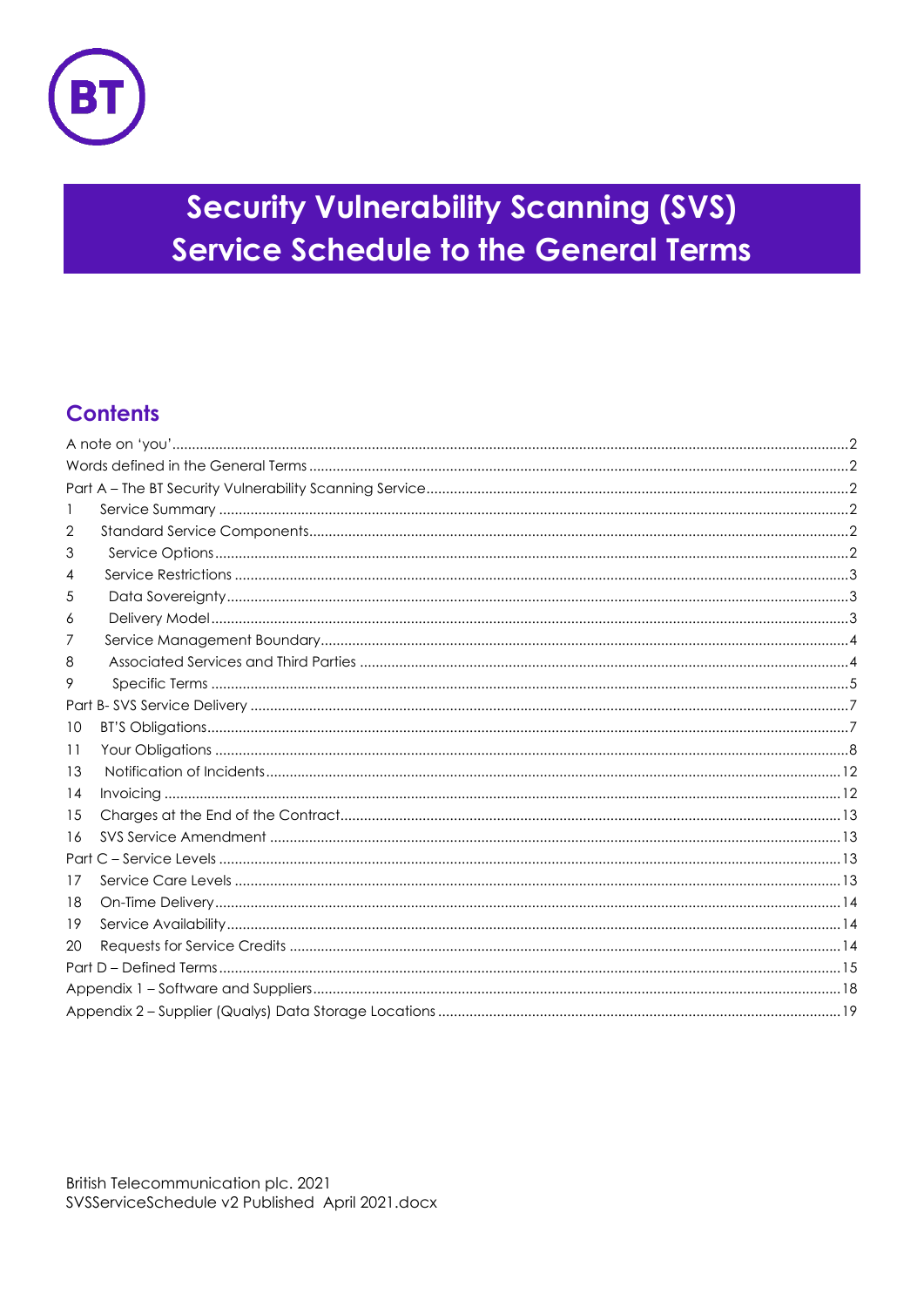

<span id="page-1-0"></span>A note on 'you'

'You' and 'your' mean the Customer.

#### <span id="page-1-1"></span>**Words defined in the General Terms**

Words that are capitalised but have not been defined in this Schedule have the meanings given to them in the General Terms.

# <span id="page-1-2"></span>**Part A – The BT Security Vulnerability Scanning Service**

#### **1 Service Summary**

<span id="page-1-3"></span>BT will work with our Supplier (Qualys) to provide you with a cloud-based **Security Vulnerability Scanning ("SVS") Service** that will scan the network, security devices and other server applications across your network comprising:

1.1 The Standard Service Components; and

The Service Options, if any, as set out in any applicable Order, up to the point of the Service Management Boundary as set out in paragraph 7 below (the "**BT Security Vulnerability Scanning (SVS) Service**").

#### <span id="page-1-4"></span>**2 Standard Service Components**

BT will provide you with the following standard service components ("**Standard Service Components**") in accordance with the details as set out in any applicable Order:

- 2.1 **Qualys licence pack:** This is Supplier Software for the licence period as set out in the Order for you to download to enable you to use the **BT Security Vulnerability Scanning (SVS) Service.** If you purchase any additional licence packs during the Minimum Period of Service, such licences will terminate at the end of the Minimum Period of Service.
- 2.2 **Qualys Portal**: This is a portal that provides you with a right to access and use:
	- (a) vulnerability scan data;
	- (b) current and historic vulnerability scan reports; and
	- (c) dashboards that analyse vulnerability on various assets in your organization and provide input to take mitigation and remediation steps.

#### 2.3 **First Line Support – Service Desk**

The first line support (Service Desk) will triage any queries. BT will generate a Ticket which will then be sent to the second line support if not resolved at First line.

#### 2.4 **Second Line Support – SOM**

The second line support will assist on initial set-up and the use of the Service and Qualys Portal; provide automated reports; receive queries from you and can accommodate ad hoc requests (scans, service changes). The SOM will also respond to any Tickets generated by first line support. or escalate to Third Line Support if incapable of resolution at this stage.

#### 2.5 **Third Line Support – SOM/Qualys**

Third line support will deal with escalations from second line support (provided by BT) and will be provided by the SOM or Qualys depending on the nature of the issue.

#### <span id="page-1-5"></span>**3 Service Options**

BT will provide you with any of the following options ("**Service Options**") as set out in any applicable Order and in accordance with the details as set out in that Order. Note that Delivery Model Options are subject to an eligibility requirement:

#### 3.1 **Delivery Model Options**

The standard BT delivery model for the Service is described at paragraph 6.1 below, however if preferred you may request the following variations to the standard delivery model.

#### 3.1.1 *Customer Provided Software Licenses and Virtual or Hardware Scanner*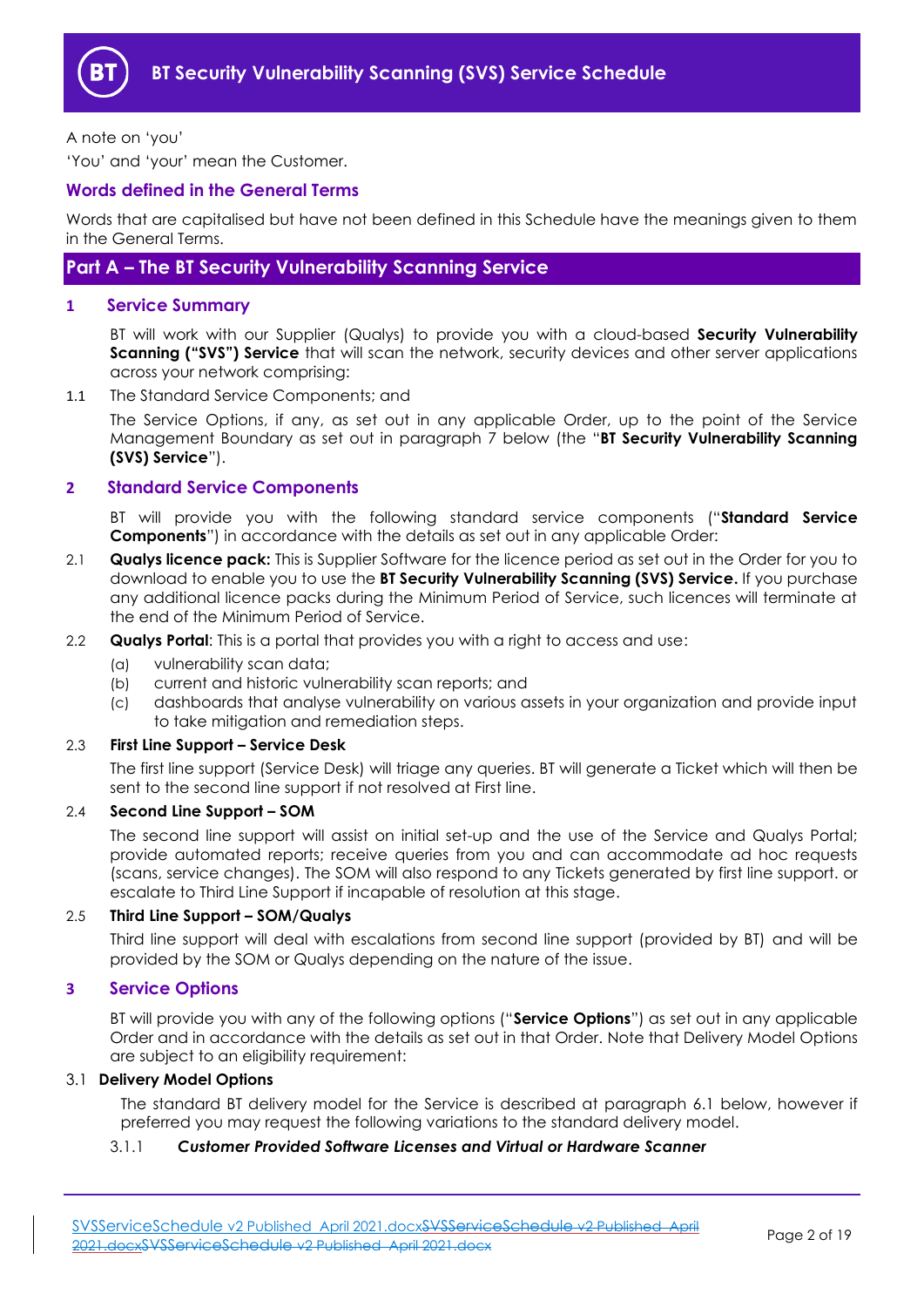You may own and purchase the vulnerability scanning Software license, virtual scanner or hardware scanner to be installed on the hardware or virtual appliances. Note that this option is available at BT's sole discretion and is subject to an assessment by BT that the hardware and software you are proposing will be suitably specified and fully compatible with the Scanner Appliances. If BT agrees to such a request, this will be set out in the Order together with any conditions set by BT.

#### 3.1.2 *BT Takeover Delivery Model*

You may request to use fully installed, configured and operational Customer Equipment for the Security Vulnerability Scanning Service. Note that this option is available at BT's sole discretion and is subject to an assessment by BT that the Customer Equipment is suitable for use with the SVS Service. This assessment will be carried out once you have provided the required information as set out in, and in accordance with paragraph 9.3. If BT agrees to such a request, this will be set out in the Order together with any conditions set by BT.

#### 3.2 **Vulnerability Scanning**

BT will provide you with any of the following vulnerability scanning options as set out in the applicable Order:

#### 3.2.1 *Internal Vulnerability Scanning*

BT will provide you with a virtual or hardware Scanner Appliance(s) to be hosted in your DC or network that will perform the scan of your internal IP Addresses in accordance with the agreed schedule; and

# 3.2.2 *External Vulnerability Scanning*

BT will provide you with external vulnerability scanning performed through a Supplier (Qualys) scanner hosted in the Supplier's cloud. BT will implement scanning of your external IP Addresses in accordance with the agreed schedule.

#### 3.3 **Ad Hoc Professional Consultancy Service:**

BT will provide ad hoc professional consultancy services on an individual case basis, which will be delivered remotely unless otherwise set out in any applicable Order.

- 3.4 All Service Options may not be available in all countries and Service Levels may vary depending on Site location.
- 3.5 Some Service Options may not be available on all Scanner Appliances.

# <span id="page-2-0"></span>**4 Service Restrictions**

- 4.1 BT does not warrant that the SVS Service will be error-free, free from interruption or failure, or secure from unauthorized access, or that it will detect every vulnerability in your network, or that the results generated by the SVS Service will be error-free, accurate, or complete.
- 4.2 The SVS Service may become unavailable due to any number of factors including scheduled or unscheduled maintenance, technical failure of the software, telecommunications infrastructure, or the Internet.

#### <span id="page-2-1"></span>**5 Data Sovereignty**

- 5.1 BT's provision of the **BT Security Vulnerability Scanning (SVS) Service** uses our 'follow the sun' model to ensure 24x7x365 coverage. Any specific data handling requests will be considered at BT's sole discretion and priced at the time of the Order.
- 5.2 The Supplier (Qualys) will select the most appropriate location for storage of your vulnerability data, but you may choose another location from the list set out at Appendix 2 – Supplier's (Qualys) Data Storage Locations, if you prefer.

# <span id="page-2-2"></span>**6 Delivery Model**

#### **6.1 BT Delivery Model**

BT will provide you with the complete SVS Service which will include:

6.1.1 A vulnerability scan on internal IP Addresses and external IP Addresses, performed through our Supplier's (Qualys) vulnerability license tool. For internal vulnerability scans, a virtual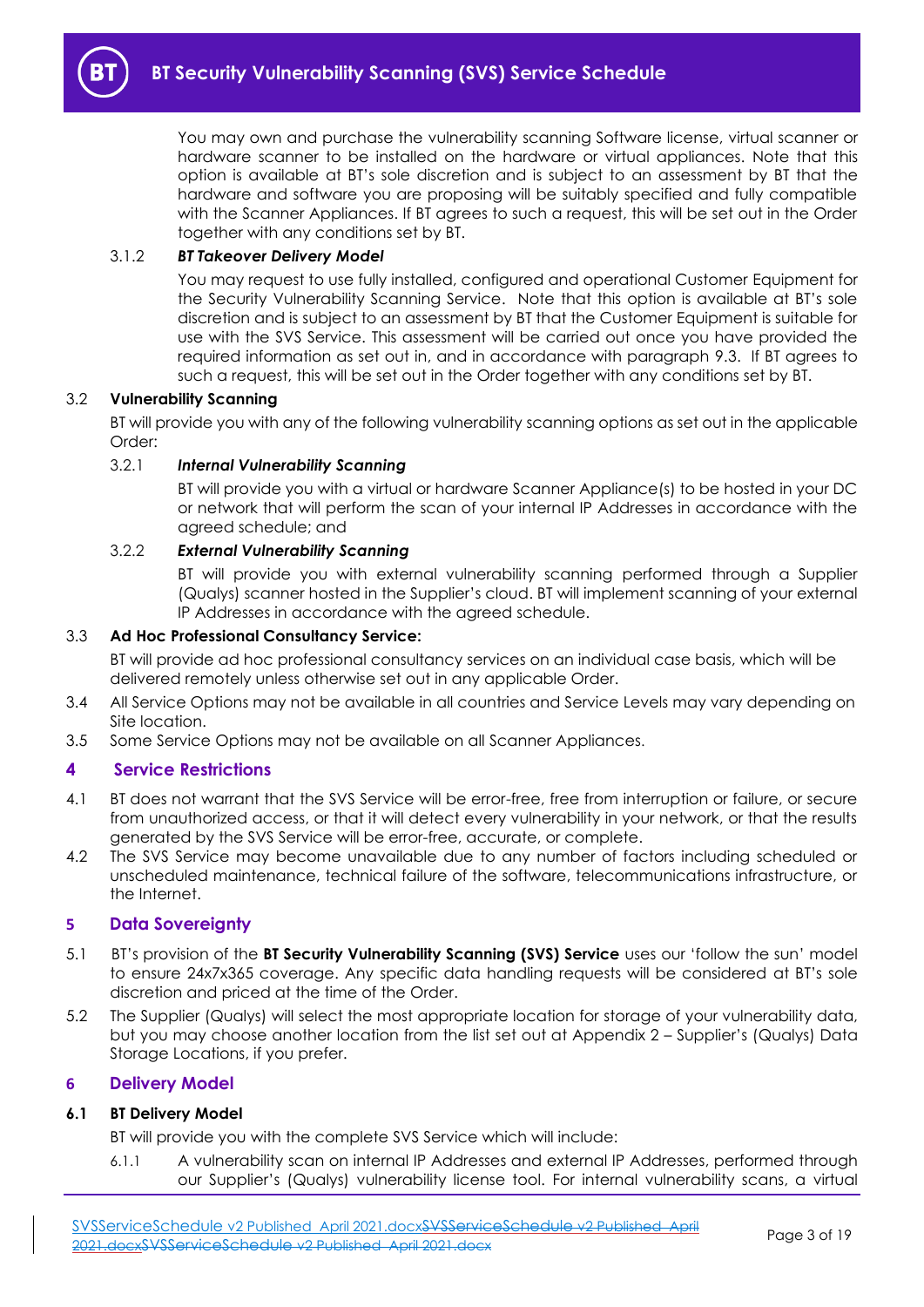

scanner or hardware scanner is required which needs to be hosted in your DC or network to perform the scan on the IP assets. For external vulnerability scanning, the scanning is performed through a Supplier (Qualys) scanner hosted in their cloud. If you select a hardware scanner to sit on your premises, then you will install, set up and configure the Scanner Appliance. If you select a virtual scanner, then BT will send you the configuration guide to download and configure the scanner.

#### **6.2 Change Management**

You may submit change requests to BT to make changes to your SVS tool, including change of location, the introduction of new functionality, frequency and adjusting baseline scanning policies ("**Change Management Request**").

- 6.2.1 In response to a Change Management Request, BT will confirm the competency of the Change Management Request and:
	- (a) Triage the Change Management Request according to BT's other obligations under the SVS Service and in accordance with your direction;
	- (b) Provide you with an estimated implementation time for the Change Management Request to be completed;
	- (c) Implement and document the Change Management Request; and
	- (d) Confirm to you that the Change Management Request has been implemented as requested.
- 6.2.2 If BT is unable to confirm the competency of the Change Management Request, BT will advise you accordingly and will work with you to find an alternative solution.
- 6.2.3 BT may charge you additional Charges for such Change Management Request, except for a Change Management Request in respect of adjusting baseline scanning policies.
- 6.2.4 If a change needs to be made to the SVS Service in the event of an Incident and BT has contacted your Customer Contact, where required, BT will request your authorisation for BT to make any necessary changes. You will provide BT with the authorisation for the change within the duration that BT advises you. On receipt of your authorisation, BT will follow the process set out in paragraph 6.2.1 above.

#### <span id="page-3-0"></span>**7 Service Management Boundary**

- <span id="page-3-2"></span>7.1 BT will provide and manage the SVS Service as set out in Parts A, B and C of this Schedule and as set out in any applicable Order from either the virtual scanner or the hardware scanner up to a cloud platform gateway ("**Service Management Boundary**").
- 7.2 BT will have no responsibility for the SVS Service outside the Service Management Boundary.
- 7.3 BT does not make any representations, whether express or implied, about whether the SVS Service will operate in combination with any of your equipment or software.
- 7.4 BT will not be responsible if BT is unable to deliver the SVS Service or any part of the SVS Service because of lack of capacity or any other relevant limitations on Customer Equipment.
- 7.5 BT does not guarantee that the SVS Service will detect or scan all vulnerabilities on the machine.
- 7.6 Certain Service Options may require you to have specific Customer Equipment and Enabling Services that meet any minimum specifications, communicated to you by BT. BT will not be responsible for any inability to provide the SVS Service if you do not have and maintain the required Customer Equipment or Enabling Services.

#### <span id="page-3-1"></span>**8 Associated Services and Third Parties**

- 8.1 You will have the following services in place that will connect to the SVS Service and are necessary for the SVS Service to function and will ensure that these services meet the minimum technical requirements that BT specifies:
	- 8.1.1 Internet connectivity;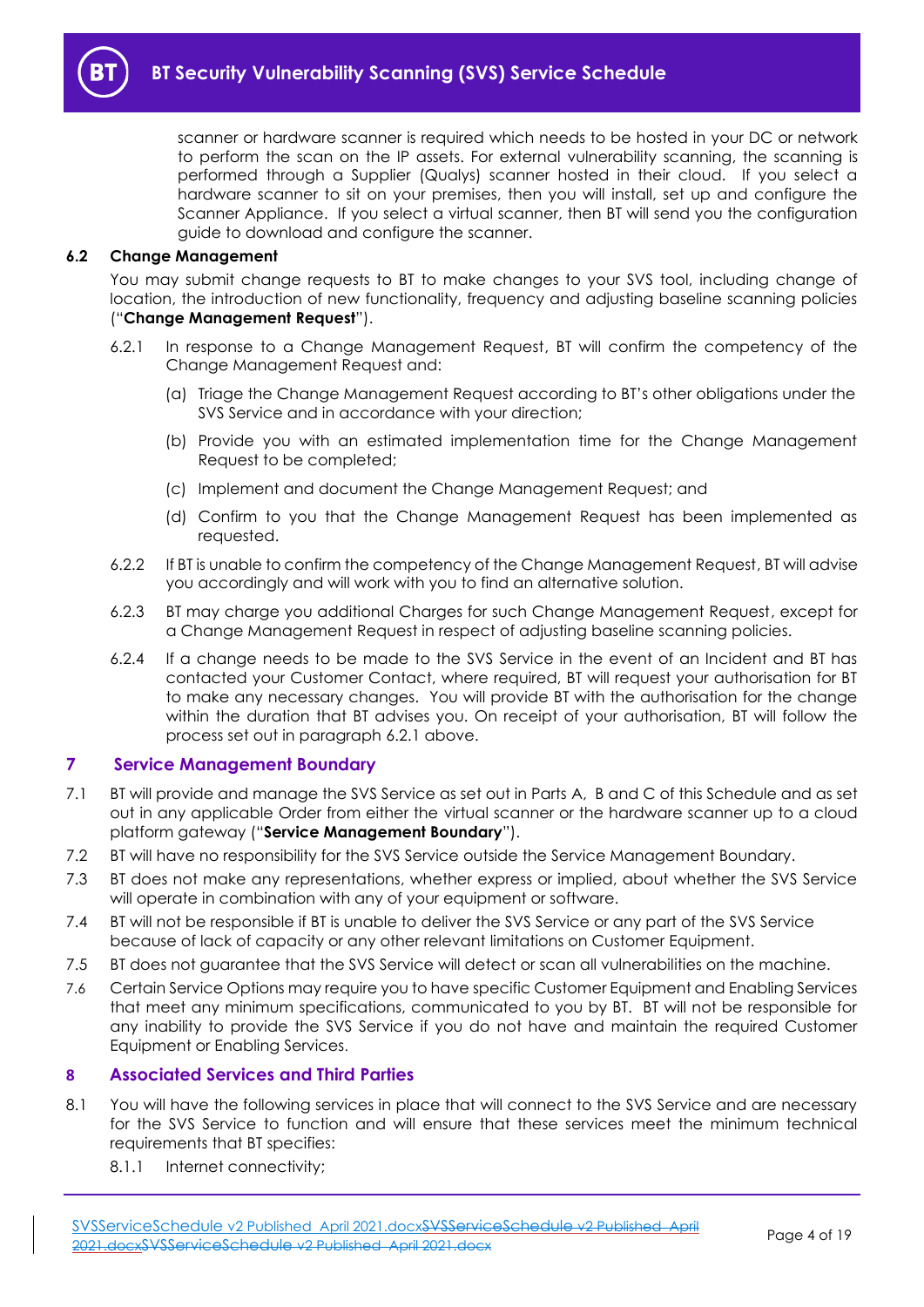

- 8.1.2 wide area network (WAN) connectivity;
- 8.1.3 local area network (LAN) connectivity and associated infrastructure;
- 8.1.4 any additional switches that may be required for the SVS Service that are not provided by BT as set out in any applicable Order;
- 8.1.5 any server platforms that may be required for the SVS Service; and
- 8.1.6 Vulnerability Scanner Appliances, if you have selected the BT Takeover Delivery Model option,
- (Each an "**Enabling Service**").
- 8.2 If BT provides you with any services other than the SVS Service including, but not limited to any Enabling Service, this Schedule will not apply to those services and those services will be governed by their respective separate terms.

# <span id="page-4-0"></span>**9 Specific Terms**

#### **9.1 Minimum Period of Service and Renewal Period**

- 9.1.1 Unless one of us gives notice to the other of an intention to terminate the SVS Service at least 60 days before the end of the Minimum Period of Service or a Renewal Period ("**Notice of Non-Renewal**"), at the end of the Minimum Period of Service or any subsequent Renewal Period, the SVS Service will automatically extend for the Renewal Period, and both of us will continue to perform each of our obligations in accordance with the Contract.
- 9.1.2 If one of us gives a Notice of Non-Renewal, BT will cease delivering the SVS Service at the time of 23:59 on the last day of the Minimum Period of Service or subsequent Renewal Period.
- 9.1.3 BT may propose changes to this Schedule or the Charges (or both) by giving you notice at least 90 days before the end of the Minimum Period of Service and each Renewal Period ("**Notice to Amend**").
- 9.1.4 Within 30 days of any Notice to Amend, you will provide BT Notice:
	- (a) Agreeing to the changes BT proposed, in which case those changes will apply from the beginning of the following Renewal Period;
	- (b) requesting revisions to the changes BT proposed, in which case both of us will enter into good faith negotiations for the remainder of that Minimum Period of Service or Renewal Period, as applicable, and, if agreement is reached, the agreed changes will apply from the beginning of the following Renewal Period; or
	- (c) terminating the Contract at the end of the Minimum Period of Service or Renewal Period, as applicable.
- 9.1.5 If we have not reached an agreement in accordance with paragraph 9.1.4(b) by the end of the Minimum Period of Service or the Renewal Period, as applicable, the existing terms of this Schedule will apply from the beginning of the following Renewal Period unless you elect to give Notice in accordance with paragraph 9.1.4(c) or BT may give Notice of termination, in which case BT will cease delivering the SVS Service at the time of 23:59 on the last day of the Minimum Period of Service or subsequent Renewal Period.
- 9.1.6 Regardless of the termination and Notice to Amend provisions set out this section 9.1, if you have agreed to a Minimum Period of Service of more than 12 months, then BT may have applied a discount to the Charges. That discount will only apply to the Minimum Period of Service and BT may remove the discount in any subsequent Renewal Period that is shorter than the initial Minimum Period of Service.

# **9.2 Customer Committed Date**

- 9.2.1 If you request a change to the SVS Service or any part of the SVS Service, including any Purchased Equipment or any IP Address location, then BT may revise the Customer Committed Date to accommodate that change.
- 9.2.2 BT may expedite delivery of the SVS Service for operational reasons or in response to a request from you, but this will not revise the Customer Committed Date.

#### **9.3 Service Transition**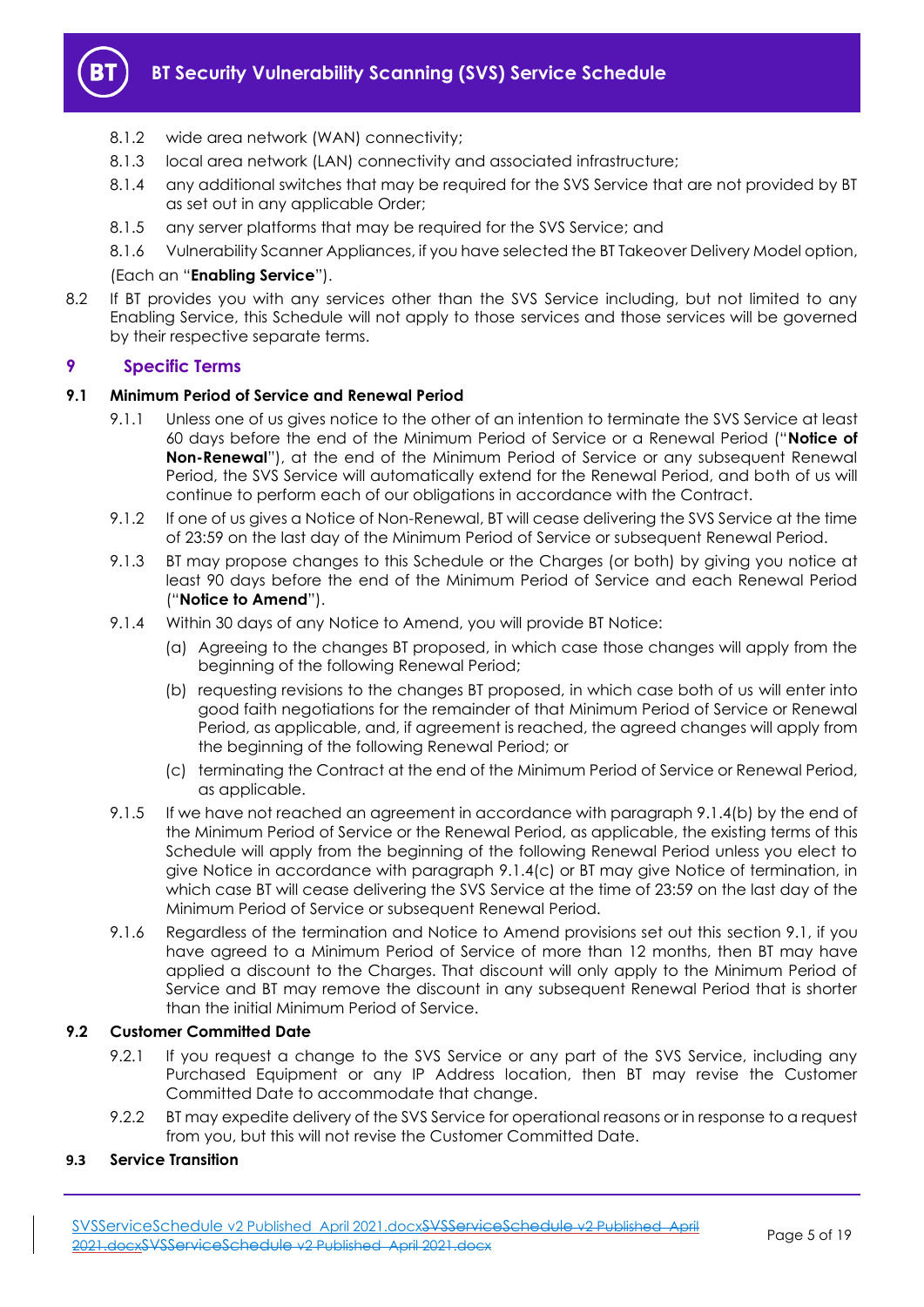

- 9.3.1 If you are transitioning your existing SVS Service or any Scanner Appliances to BT, you will provide any information or access BT reasonably requests at least 30 days before the SVS Service Start Date, including:
	- (a) An inventory list with information relating to each Scanner Appliance to be transitioned with relevant specifications, including:
		- i. make and model of the Scanner Appliance;
		- $\dddot{\mathbf{u}}$ . location of the Scanner Appliance;
		- iii. Software licence information;
		- iv. network diagrams;
		- v. Scanner Appliance name and IP addresses on which scanning is to be performed;
		- vi. details of any third-party contracts, service level agreements and equipment;
		- access and remote management access to your Scanner Appliances at vii. least 20 Business Days before the Service Start Date; and
		- viii. copies of relevant extracts of your supplier support contracts for the vulnerability scanning licenses in which licenses are procured by customer and services being transitioned. BT will assume that the existing service level agreements with the relevant supplier remain the same as set out in the copies provided to BT unless you provide BT Notice.
- 9.3.2 BT may require the Scanner Appliance to pass a transition test before the commencement of the SVS Service. If any Scanner Appliance fails the transition test:
	- (a) you will authorise BT to carry out any remedial work BT requires to bring the Scanner Appliance to either the appropriate software and hardware level or standard and you will pay BT's charges for such remedial work as agreed by both of us; or
	- (b) you will arrange at your own expense for remedial work to bring the Scanner Appliance to either the appropriate software and hardware level or standard required. BT may arrange further transition tests for which BT may raise a Charge; or
	- (c) you may change the inventory provided in accordance with paragraph 9.3.1(a) to remove the Scanner Appliance which has failed the transition test, subject to paragraph 9.3.3 and BT may provide you with the option to purchase a suitable alternative; or
	- (d) BT may terminate the SVS Service or any Order on 30 days written Notice and you will pay BT the relevant Charges for the transition test(s).
- 9.3.3 Any changes to the inventory provided in accordance with paragraph 9.3.1(a) will be managed by written agreement and:
	- (a) may cause delay to the transition of your SVS Service or the Service Start Date; and
	- (b) may result in a change to the Charges to reflect the revised scope of the SVS Service.
- 9.3.4 If the Supplier (Qualys) charges BT to reinstate any lapsed support contracts or licence agreements, these charges will be passed on to you.
- Whether or not you perform Acceptance Tests in accordance with paragraph 11.2, you will 9.3.5 provide reasonable technical support before and after the Service Start Date.

# **9.4 Supplier (Qualys) Master Cloud Services Agreement (EULA)**

- BT will only provide the SVS Service if you have entered into a Master Cloud Services 941 Agreement with the Supplier (Qualys) in the form set out at Appendix 1 - Software and Suppliers, as may be amended or supplemented from time to time by the Supplier ("EULA").
- 9.4.2 By accepting the terms of the EULA, you acknowledge their conditions and agree to observe and comply with them for all use of the SVS Service.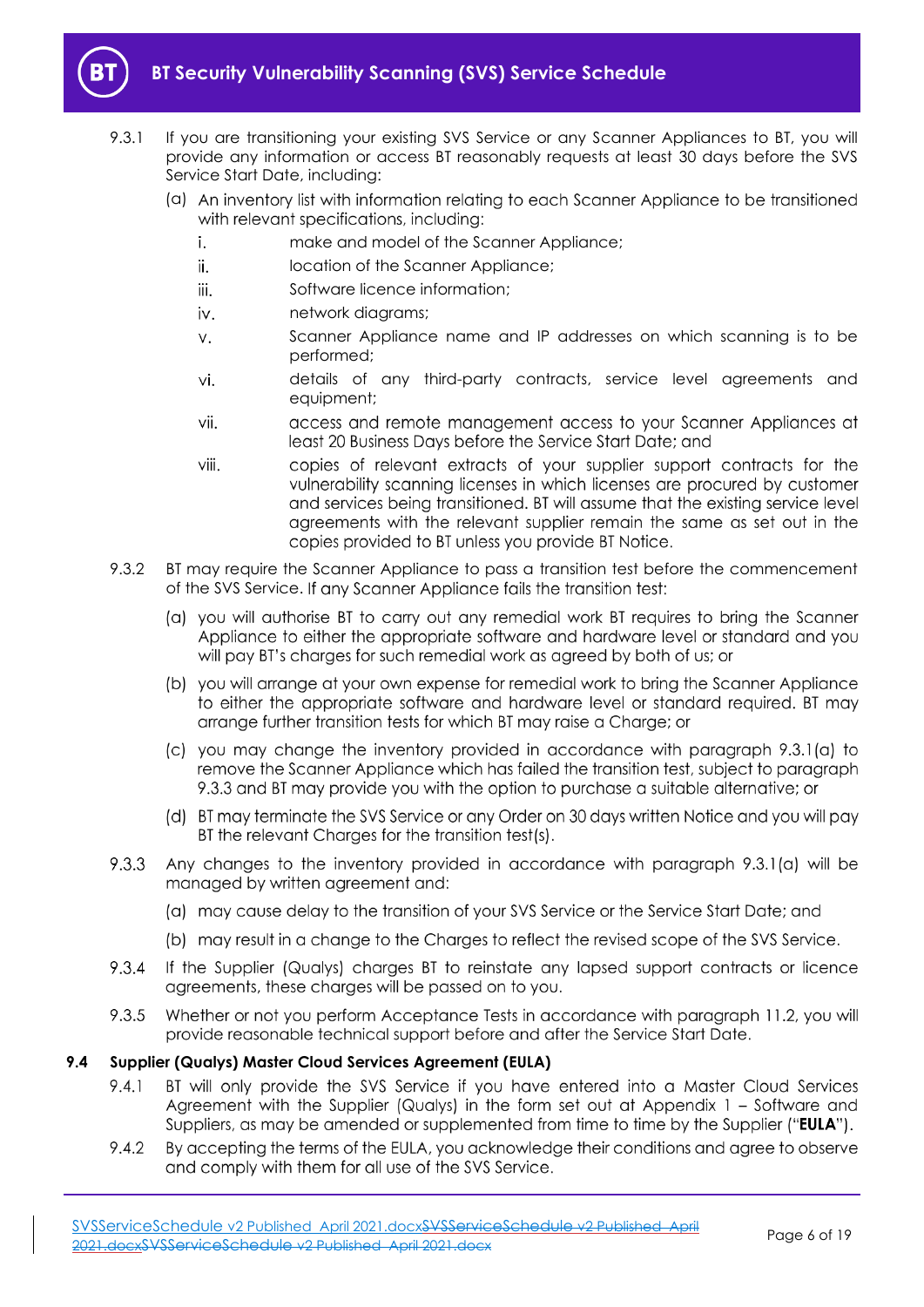

- If applicable, you will provide written notice to the Supplier (Qualys), that BT is appointed 9.4.3 managing party.
- 9.3.4 If you do not comply with or observe the EULA, BT may restrict or suspend the SVS Service upon reasonable Notice and Clause 15 of the General Terms will apply to any restriction or suspension of the SVS Services in accordance with this section 9.3.
- 9.4.5 You will accept responsibility in accordance with the terms of the EULA for the use of the Software and any related hardware.
- 9.4.6 You will enter into the EULA for your benefit and the rights, obligations, acknowledgements, undertakings, warranties, and indemnities granted in accordance with the EULA will be between you and the Supplier (Qualys).
- 9.4.7 You will deal with the Supplier (Qualys) for any loss or damage suffered by you or the Supplier (Qualys) under the EULA and such loss or damage will not be enforceable gaginst BT.

#### **9.5 Freedom of Information**

- $9.5.1$ BT will mark any Confidential Information given to you in connection with the Contract "In Confidence" and you will not disclose such Confidential Information to any person without BT's consent.
- 9.5.2 BT believes that such information will be exempt from the duty to confirm or deny, and from disclosure, under the Freedom of Information Act 2000.
- 9.5.3 Where you receive a request in accordance with the Freedom of Information Act 2000 that encompasses any information you hold in connection with the Contract, you will provide BT Notice, to the extent lawfully possible, of the request and you will allow BT at least 10 Business Days in which to make representations.

# <span id="page-6-0"></span>**Part B- SVS Service Delivery**

#### <span id="page-6-1"></span>**10 BT'S Obligations**

#### **10.1 Manged SVS Delivery**

Before the Service Start Date and, where applicable, throughout the provision of the SVS Service, BT:

- 10.1.1 will provide you with contact details for the SOM;
- 10.1.2 will, once the requirements of the SVS Service have been confirmed and agreed, and, where applicable, you provide the details set out in paragraph 9.3.1 provide you with a Customer Committed Date and will use reasonable endeavours to meet any Customer Committed Date;
- 10.1.3 may share information about the Scanner Appliances with the Supplier (Qualys) as may be necessary for BT to provide and manage the SVS Service. Depending on the SVS Service provided, information may be sent automatically from Scanner Appliances or Software to the Supplier (Qualys); and
- 10.1.4 will not be responsible for any:
	- (a) Delay in providing, interruption to, or successful inter-working and interfacing with, BT owned equipment or Customer Purchased Equipment in or with the following other Equipment:
		- i. software, networks and/or systems owned or controlled by you and/or any third-party ("**Related Systems**"); or
		- ii. Equipment that impaired or degrade the performance or operation of Related Systems.
	- (b) Enablement and repair of any such Equipment or having them repaired by a competent third-party.
	- (c) Availability of such Equipment spares and support concerning any such Equipment.
	- (d) Information that is new or amended versions of Equipment and components that may be developed throughout the support period.

#### **10.2 Commissioning of the SVS Service**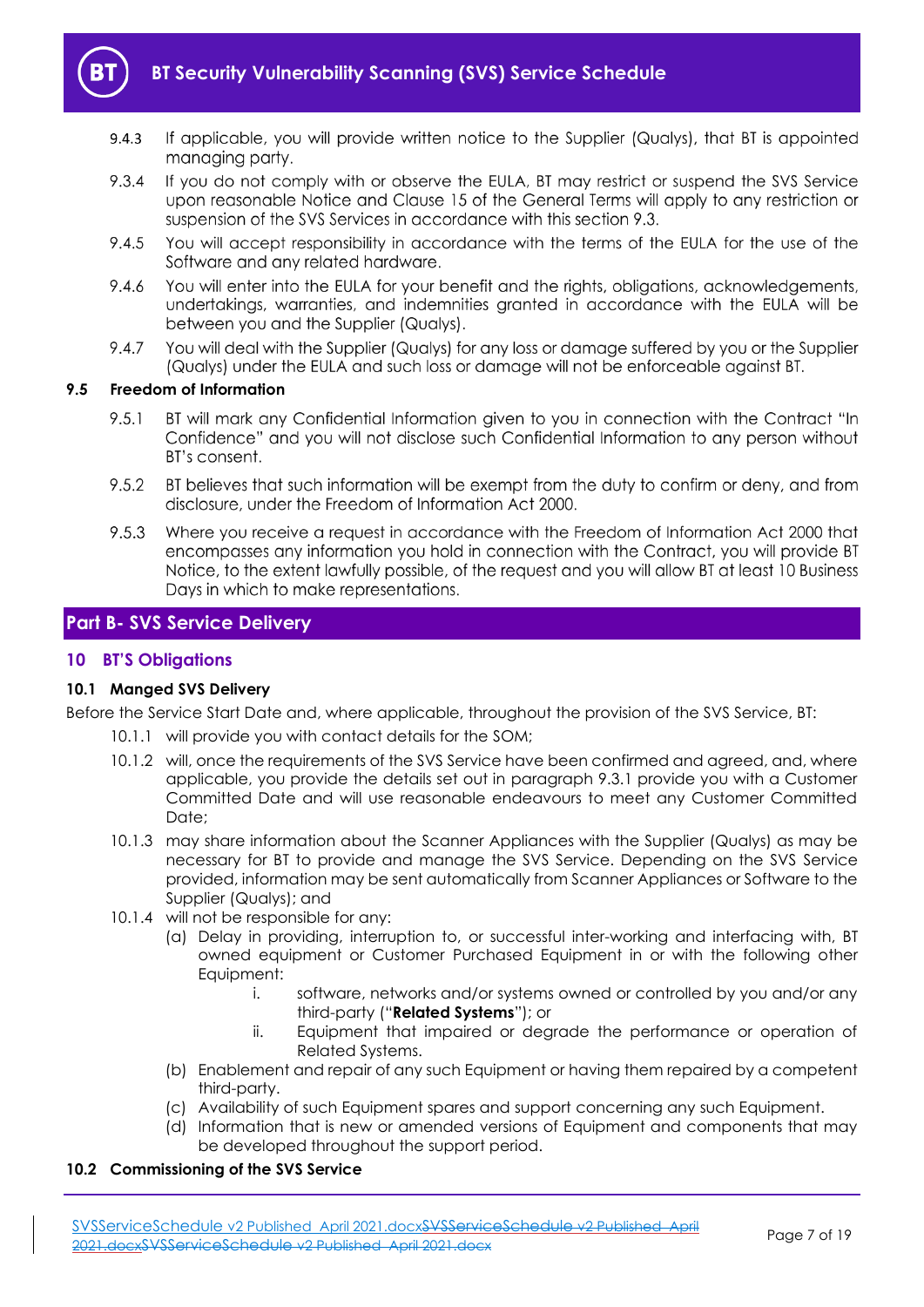

Before the Service Start Date:

- 10.2.1 in respect of SVS physical scanner installations, you will:
	- (a) mount and configure the physical scanner as per the vendor checklist guide provided during implementation;
	- (b) complete any preparation activities in case BT is required to remotely support, fine-tune, troubleshoot etc.;
	- (c) install or arrange for installation of the physical scanner,
- 10.2.2 in respect of SVS virtual Scanner Appliance installations, you will:
	- (a) provide and maintain the operating system, virtual machine environment and software needed to enable the virtual Scanner Appliance to operate;
	- (b) download, install and configure the virtual Scanner Appliance, as per the Qualys scanner configuration guide provided to you during implementation; and
	- (c) complete any preparation activities in case BT is required to remotely support, fine-tune, troubleshoot etc.,
- 10.2.3 BT will conduct a series of standard tests on the SVS Service to ensure that it is configured correctly;
- 10.2.4 BT will connect the SVS Service to each Enabling Service; and
- 10.2.5 BT will confirm to you the Service Start Date on the date that the activities in this section 10.2 have been completed.

#### **10.3 During Operation**

On and from the Service Start Date, BT:

- 10.3.1 will provide you with access to the Supplier's (Qualys) web portal and server to provide you with online access to performance reports in accordance with paragraph 2.2;
- 10.3.2 will use secure protocols or provide a secure management link to connect to the Supplier's cloud via the Internet or other agreed network connection, to monitor the SVS Service proactively and to assist in Incident diagnosis;
- 10.3.3 will raise any support requests, when required, against any applicable support agreements for the Scanner Appliance;
- 10.3.4 will provide near real-time or historic reports for key SVS Service performance metrics and security-related Incidents;
- 10.3.5 may carry out Maintenance from time to time and will use reasonable endeavours to inform you at least five Business Days before carrying out any Planned Maintenance, however, BT may inform you with less notice than normal where Maintenance is required in an emergency. BT may carry out the Maintenance remotely or by visiting the Site as appropriate; and
- 10.3.6 upgrade, as and when BT deems necessary, any Software or firmware on the Scanner Appliances and will use reasonable endeavours to agree a date and time for such upgrades to take place.

# **10.4 The End of the SVS Service**

On termination of the SVS Service by either one of us, BT:

- 10.4.1 will provide your configuration information relating to the SVS Service provided at the Site(s) in a format that BT reasonably specifies; and
- 10.4.2 may delete any Content (including stored logs and/or any configuration data relating to BT's management of the SVS Service.

# <span id="page-7-0"></span>**11 Your Obligations**

# **11.1 SVS Service Delivery**

Before the Service Start Date and, where applicable, throughout the provision of the SVS Service, you will:

11.1.1 provide BT with the names and contact details of the Customer Contact including relevant details of Customer Contact for escalation purposes, but BT may also accept instructions from a person who BT reasonably believes is acting with your authority;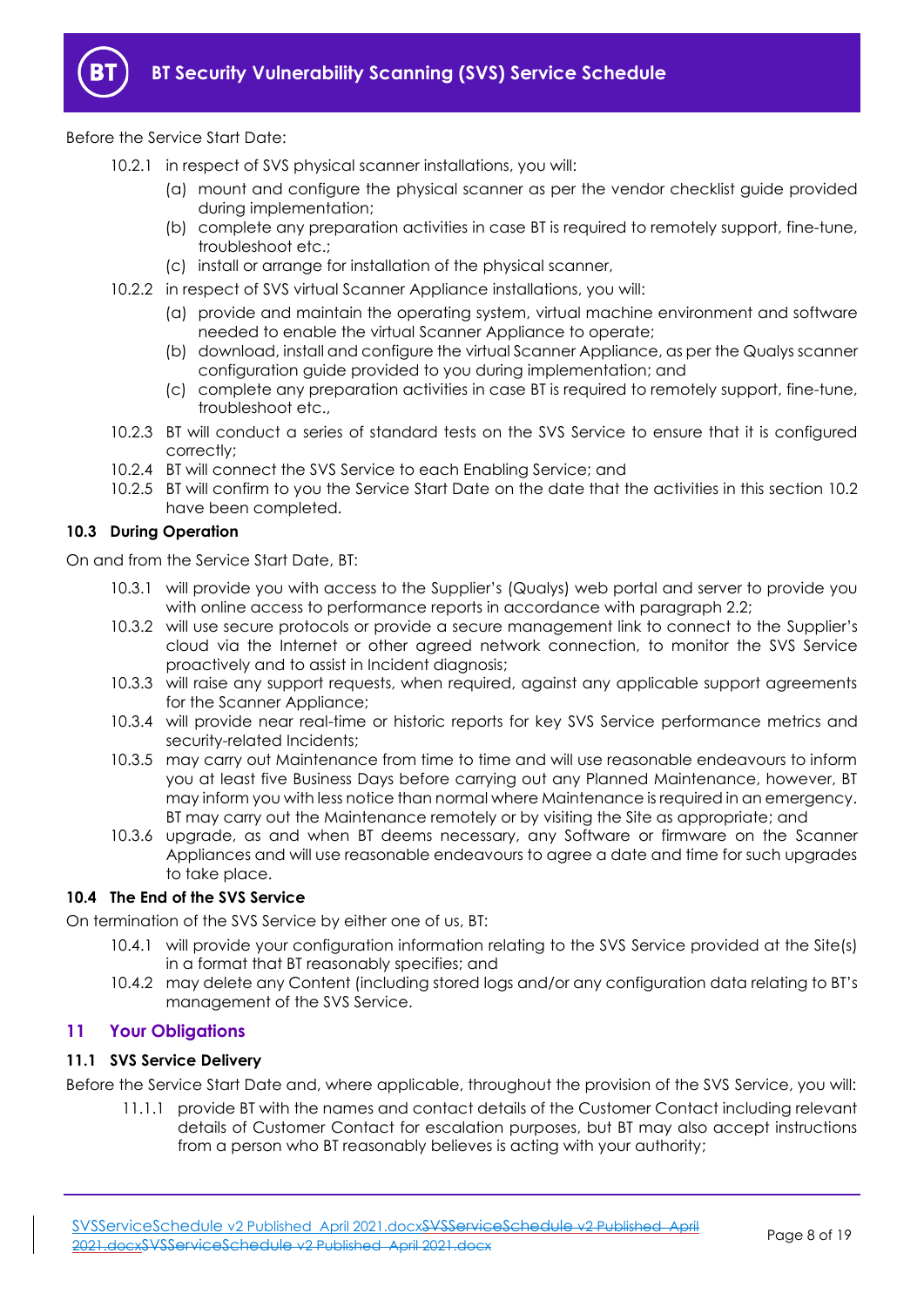

- 11.1.2 provide BT with any information reasonably required (including business and technical information) without undue delay, ensure that this information is correct in all respects, and let BT know promptly in writing of any changes to the information you have provided;
- 11.1.3 provide BT with a copy of your security policies;
- 11.1.4 install any Scanner Appliances in accordance with instructions provided by BT and/or the Supplier (Qualys), inside your network on a network segment where Customer Equipment devices being monitored can deliver vulnerability data reports to the Supplier's cloud;
- 11.1.5 attend integration meetings to discuss further tuning and configuration of the Scanner Appliances;
- 11.1.6 complete any preparation activities including installation and maintenance of any software or hardware that is not included as part of the SVS Service, that BT may request to enable you to receive the SVS Service promptly and in accordance with any reasonable timescales;
- 11.1.7 in jurisdictions where an employer is legally required to make such disclosure to its Users and other employees:
	- (a) inform your Users and other employees that, as part of the SVS Service being delivered by BT, BT may monitor and report to you the use of any targeted applications by them;
	- (b) ensure that your Users and other employees have consented or will be deemed to have consented to such monitoring and reporting (if such consent is legally required); and
	- (c) agree that BT will not be liable for any failure by you to comply with this paragraph 11.1.7 and indemnify BT from and against any claims, losses, costs or liabilities brought by your Users and other employees against BT arising out of BT's delivery of the SVS Service.
- 11.1.8 ensure that the LAN protocols and applications you use will be compatible with the SVS Service;
- 11.1.9 prepare and maintain the Site(s) for the supply of the SVS Service, including:
	- (a) comply with any Site accommodation requirements as set out in any applicable Order;
	- (b) provide a secure, continuous power supply at the Site(s) for the operation and maintenance of the SVS Service, at such points and with such connections as BT specifies, and, to mitigate any SVS Service interruption resulting from failure in the principal power supply, provide back-up power with sufficient capacity to conform to the standby requirements of the applicable standards; and
	- (c) provide internal cabling between the Scanner Appliances and any Customer Equipment, as appropriate.
- 11.1.10 give Notice to BT, five Business Days in advance, and provide details, of any changes to your network, that may affect the functioning of the SVS Service. If this information is not provided or is provided less than five Business Days before a change, then BT will not be liable for any Incidents or incorrect functioning of the SVS as a result of the change;
- 11.1.11 only use any Scanner Appliance, or allow it to be used, in accordance with any instructions or authorisation BT may give and for the purpose for which it is designed;
- 11.1.12 ensure that your MPLS/Internet access circuit bandwidth is sufficient to meet your requirements and for SVS Service management access by BT as set out in any applicable Order;
- 11.1.13 manage, and provide BT with accurate details of your internal IP Address design;
- 11.1.14 ensure that the Scanner Appliances can receive updates, such as vulnerability signatures, directly over the Internet, or over an alternative path agreed with BT for that purpose;
- 11.1.15 if BT has agreed to provide any part of the SVS Service using Customer Equipment, ensure that the relevant Customer Equipment:
	- (a) complies with any minimum specification given to you by BT under this Schedule;
	- (b) complies with the requirements of paragraph 11.3.4; and
	- (c) is fully functional; and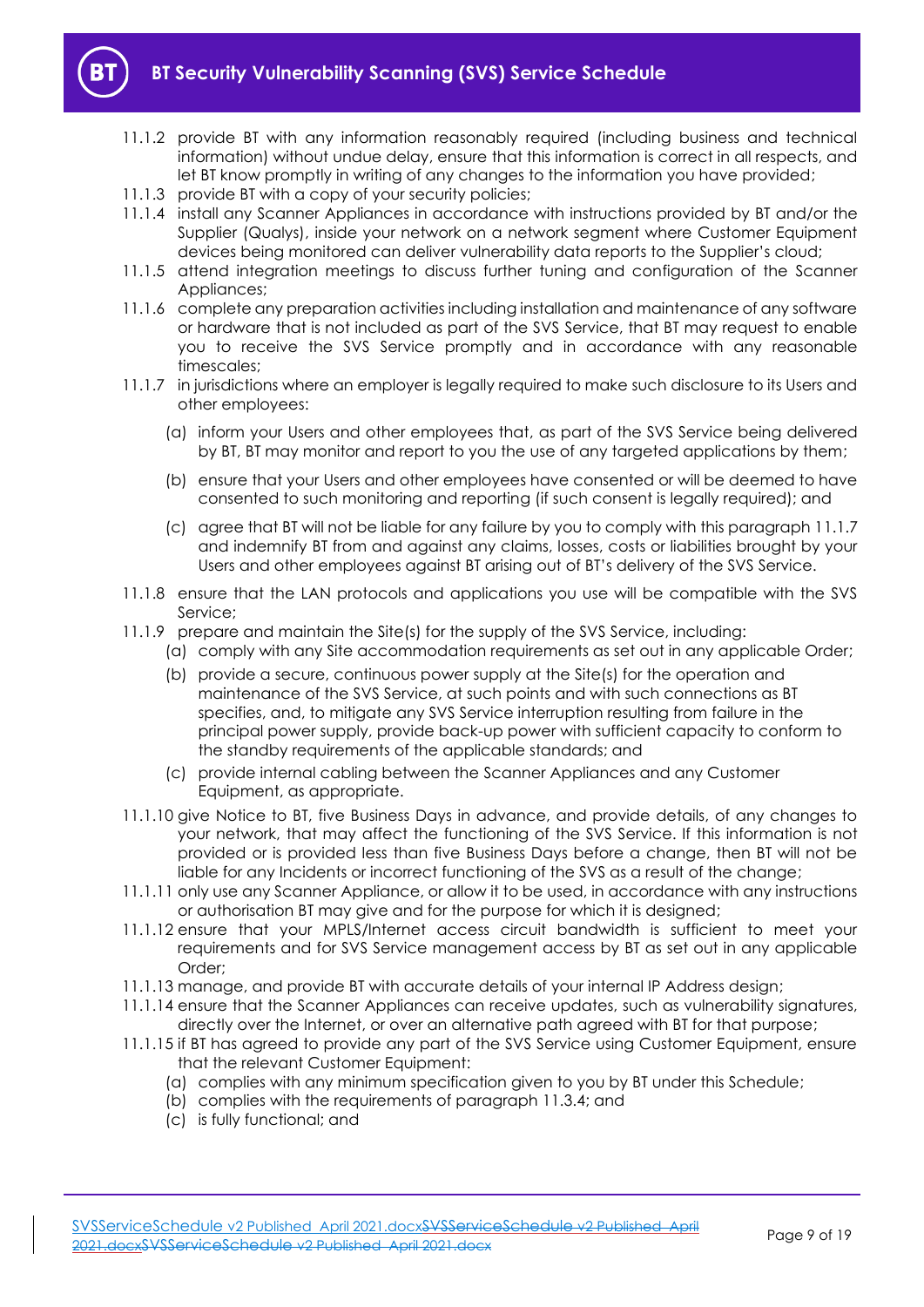If the relevant Customer Equipment does not comply with this paragraph 11.1.15, then BT may raise Charges to cover any costs reasonably incurred by BT as a result of the nonconformity, and the Customer Committed Date(s) may no longer apply;

- 11.1.16 ensure that your network and all applications conform to relevant industry standards and provide written confirmation to BT upon reasonable request;
- 11.1.17 be responsible for ensuring compliance with Applicable Law, including obtaining (if required) local import and User licenses and the written authority from all respective authorities, particularly for countries where the use and import of encryption software or devices may be restricted by Applicable Law, or the export and re-export of the encryption software or devices may be subject to the United States of America export control law, not act to misuse the SVS Service as provided by BT to contravene or circumvent these laws. BT may treat any contravention of these laws as a material breach and:
	- (a) suspend the SVS Service and BT may refuse to restore the SVS Service until BT receives an acceptable assurance from you that there will be no further contravention; or
	- (b) terminate the SVS Service upon Notice in accordance with Clause 25 of the General Terms,
- 11.1.18 be responsible for issues on Users' machines or your servers (e.g. operating system, coding languages and security settings); and
- 11.1.19 be responsible for end to end network connectivity (e.g. your network or Internet connectivity).

# 11.2 **Acceptance Tests**

- 11.2.1 You will carry out the Acceptance Tests as agreed with BT for the Scanner Appliances ("**Acceptance Tests**") within five Business Days after receiving Notice from BT in accordance with paragraph 10.2 ("**Acceptance Test Period**").
- 11.2.2 The Scanner Appliances are accepted by you if you confirm acceptance in writing during the Acceptance Test Period or is deemed to have been accepted by you if you do not provide BT with Notice to the contrary by the end of the Acceptance Test Period.
- 11.2.3 Subject to paragraph 11.2.4, the Service Start Date will be the earlier of the following:
	- (a) The date that you confirm acceptance of the Scanner Appliances in writing in accordance with paragraph 11.2.2; or
	- (b) The date of the first day following the Acceptance Test Period.
- 11.2.4 If, during the Acceptance Test Period, you provide BT Notice that the Acceptance Tests have not been passed, BT will remedy the non-conformance without undue delay and provide you Notice that BT has remedied the non-conformance and inform you of the Service Start Date.

#### 11.3 **During Operation**

On and from the Service Start Date, you will:

- 11.3.1 ensure that Users report Incidents to the Customer Contact and not to the Service Desk;
- 11.3.2 ensure that the Customer Contact will take Incident reports from Users and pass these to the Service Desk using the reporting procedures agreed between both of us and will be available for all subsequent Incident management communications;
- 11.3.3 monitor and maintain any Customer Equipment connected to the SVS Service or used in connection with the SVS Service;
- 11.3.4 ensure that any Customer Equipment that is connected to the SVS Service or that you use, directly or indirectly, concerning the SVS Service is: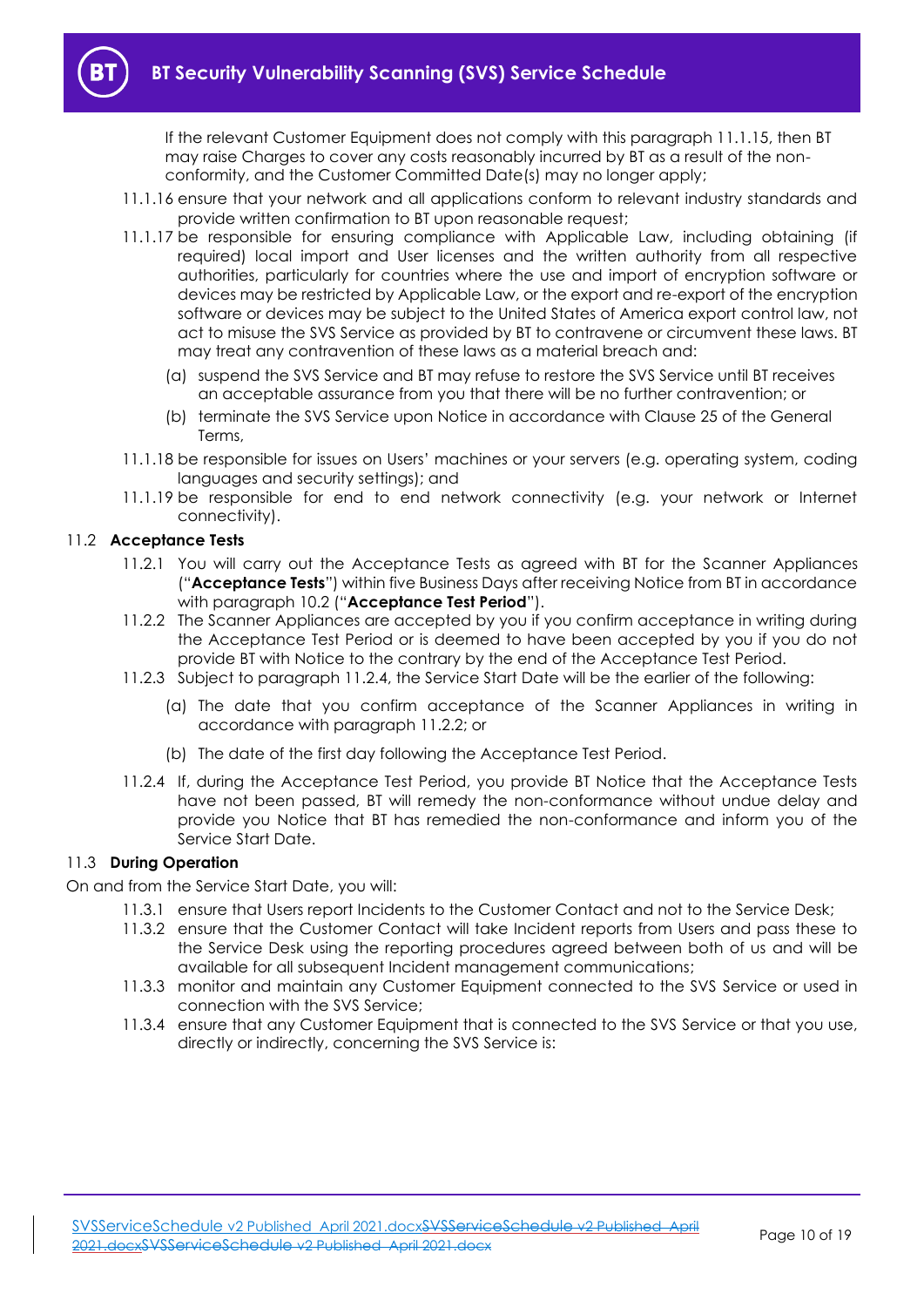

- (a) connected using the applicable BT Network termination point, unless you have BT's permission to connect by another means;
- (b) adequately protected against viruses and other breaches of security;
- (c) technically compatible with the SVS Service and will not harm or damage the BT Network, the Scanner Appliances or any of BT's suppliers' or subcontractors' network or equipment; and
- (d) approved and used in accordance with relevant instructions, standards and Applicable Law and any safety and security procedures applicable to the use of that Customer Equipment;
- 11.3.5 immediately disconnect any Customer Equipment, or advise BT to do so at your expense, where Customer Equipment does not meet any relevant instructions, standards, or Applicable Law;
- 11.3.6 if you want to change any Scanner Appliance's IP Address or change, add or remove any data source, submit a request to BT and BT will contact you to discuss and agree your options with you;
- 11.3.7 notify BT of any planned work that may cause an Incident;
- 11.3.8 ensure that all Enabling Services are adequately maintained throughout the provision of the SVS Service;
- 11.3.9 if applicable, connect equipment to the SVS Service only;
- 11.3.10 in the event of a failure of Scanner Appliances that are under warranty or liable for replacement as part of the SVS Service, dispose or return the faulty equipment or components as directed by BT, or the Supplier (Qualys) or permit BT or BT's agents at BT's discretion to remove and replace the faulty equipment or components;
- 11.3.11 for any Customer Equipment to be transitioned to BT in accordance with paragraph 9.3 provide access to BT to any licence user centre, existing support contracts, authorisation code(s) or any other information as may reasonably be required by BT;
- 11.3.12 be responsible for results obtained from the use of the SVS Service, and for conclusions drawn from such use;
- 11.3.13 be responsible for backing up log data; be responsible, unless otherwise set out in any applicable Order, for use case design and deployment and making any in-life configuration changes to the Scanner Appliances;
- 11.3.14 maintain a written list of current Users and provide a copy of such list to BT within five Business Days following BT's written request at any time;
- 11.3.15 ensure the security and proper use of all valid User access profiles, passwords and other systems administration information used in connection with the SVS Service; and:
	- (a) immediately terminate access for any person who is no longer a User;
	- (b) inform BT immediately if a User's ID or password has, or is likely to, become known to an unauthorised person, or is being or may be used in an unauthorised way;
	- (c) take all reasonable steps to prevent unauthorised access to the SVS Service; and
	- (d) satisfy BT's security checks if a password is lost or forgotten;
- 11.3.16 in respect of the Core CySOC service:
	- (a) attend monthly review meetings, as required by BT; and
	- (b) before the meeting referred to in paragraph 11.3.16(a), provide the most up to date network diagram of your existing IT network.

#### 11.4 **The End of the SVS Service**

On termination or expiry of the SVS Service by either you or BT, you will:

- 11.4.1 disconnect any Customer Equipment from any Scanner Appliance(s) located at the Site(s);
- 11.4.2 not dispose of or use any Scanner Appliance other than in accordance with BT or Supplier's (Qualys) written instructions or authorisation; and
- 11.4.3 return the Scanner Appliance(s) to the Supplier (Qualys) in accordance with their written instructions, in substantially the same condition in which it was delivered (normal wear and tear excepted). The Supplier (Qualys) reserves the right to charge you the cost of replacing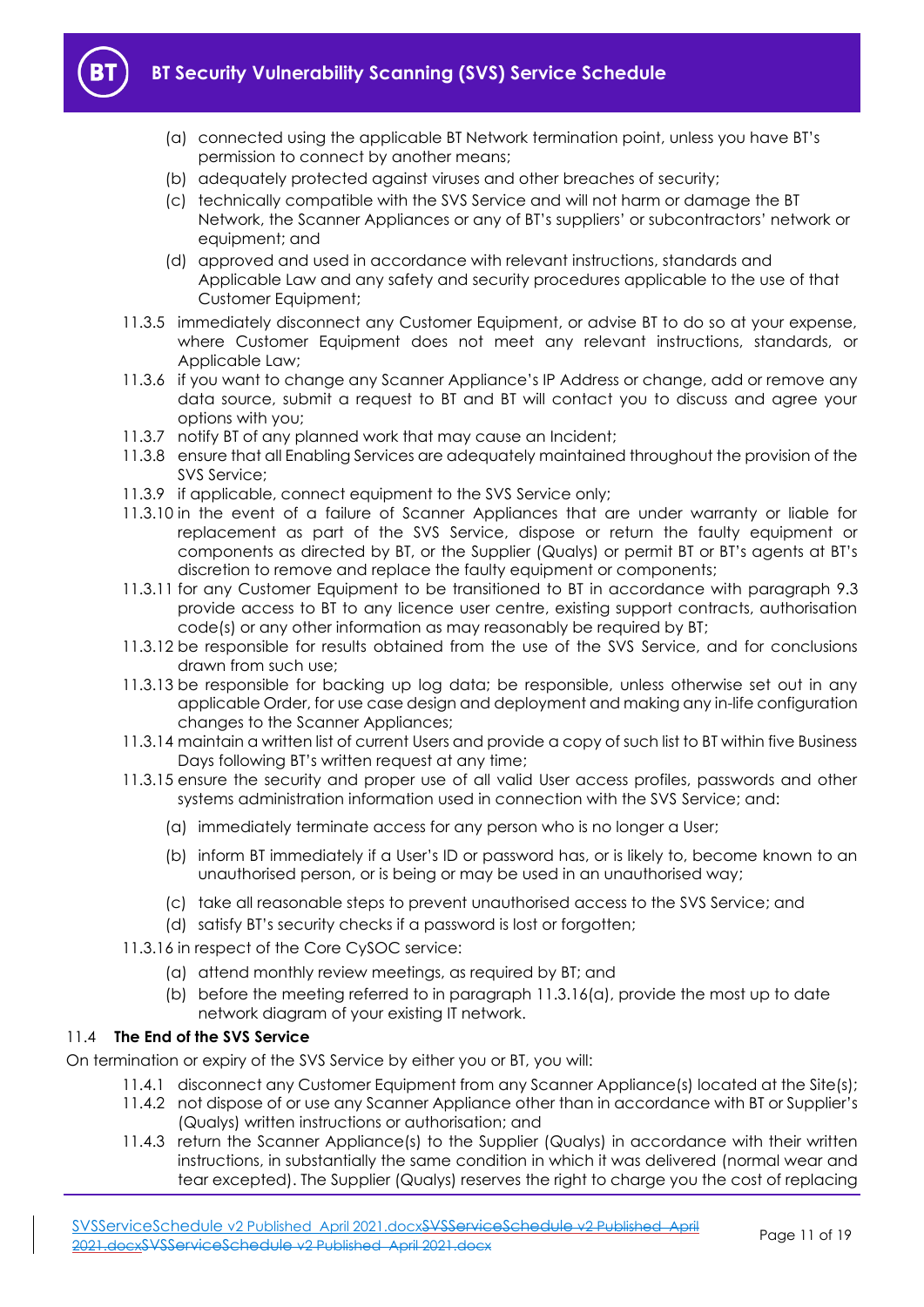

the devices if it does not receive the Scanner Appliance(s) within forty-five (45) days of termination of the service.

#### 11.5 **WEEE Directive**

- 11.5.1 You will be responsible under Article 13 of the Waste Electrical and Electronic Equipment Directive 2012 ("**WEEE Directive**") for the costs of collection, treatment, recovery, recycling and environmentally sound disposal of any equipment supplied under the Contract that has become waste electrical and electronic equipment ("**WEEE**").
- 11.5.2 For the purposes of Article 13 of the WEEE Directive this section 12.5 is an alternative arrangement to finance the collection, treatment, recovery, recycling and environmentally sound disposal of WEEE.
- 11.5.3 You will be responsible for any information recording or reporting obligations imposed by the WEEE Directive.
- 11.5.4 You will indemnify BT against any Claims, losses, costs, or liabilities that BT incurs due to your failure to comply with your express or implied obligations in accordance with this section 12.5 or in connection with the WEEE Directive Sale of Goods.

# <span id="page-11-0"></span>**13 Notification of Incidents**

- 13.1 Where you become aware of an Incident:
	- 13.1.1 the Customer Contact will report it to the Service Desk;
		- 13.1.2 BT will give you a Ticket;
		- 13.1.3 BT will inform you when it believes the Incident is cleared and will close the Ticket when:
		- 13.1.4 you confirm that the Incident is cleared within 24 hours after being informed;
		- 13.1.5 BT has attempted unsuccessfully to contact you, in the way agreed between both of us, concerning the Incident and you have not responded within 24 hours following BT's attempt to contact you; or
		- 13.1.6 if you confirm that the Incident is not cleared within 24 hours following being informed, the Ticket will remain open, and BT will continue to work to resolve the Incident.
- 13.2 Where BT becomes aware of an Incident, paragraphs 13.1.2; 13.1.3, 13.1.4 and 13.1.5 will apply.

# <span id="page-11-1"></span>**14 Invoicing**

- 14.1 BT will invoice you for the Charges for the SVS Service as set out in paragraph 14.2 in the amounts and currency as set out in any applicable Order.
- 14.2 Unless set out otherwise in any applicable Order, BT will invoice you for:
	- 14.2.1 Recurring Charges, monthly/quarterly in arrears (depending on your billing frequency) and for any period where the BT SVS Service is provided for less than one month, the Recurring Charges will be calculated on a daily basis;
	- 14.2.2 Charges for any transition test in accordance with paragraph 9.3.2;
	- 14.2.3 Charges for any Change Management Request in accordance with paragraph 6.2.3;
	- 14.2.4 any charges incurred by BT from the Supplier (Qualys) for reinstating any lapsed SVS Service support or licence agreements in accordance with paragraph 9.3.4; and
	- 14.2.5 any Termination Charges incurred in accordance with section 15 upon the termination of the relevant SVS Service.
- 14.3 BT may invoice you for any of the following Charges in addition to those set out in any applicable Order:
	- 14.3.1 Charges for investigating Incidents that you report to BT where BT finds no Incident or that the Incident is caused by something for which BT is not responsible under the Contract:
	- 14.3.2 Charges for commissioning the SVS Service as set out in paragraph 10.2 outside of Business Hours;
	- 14.3.3 Charges for expediting provision of the SVS Service at your request after you have been informed of the Customer Committed Date; and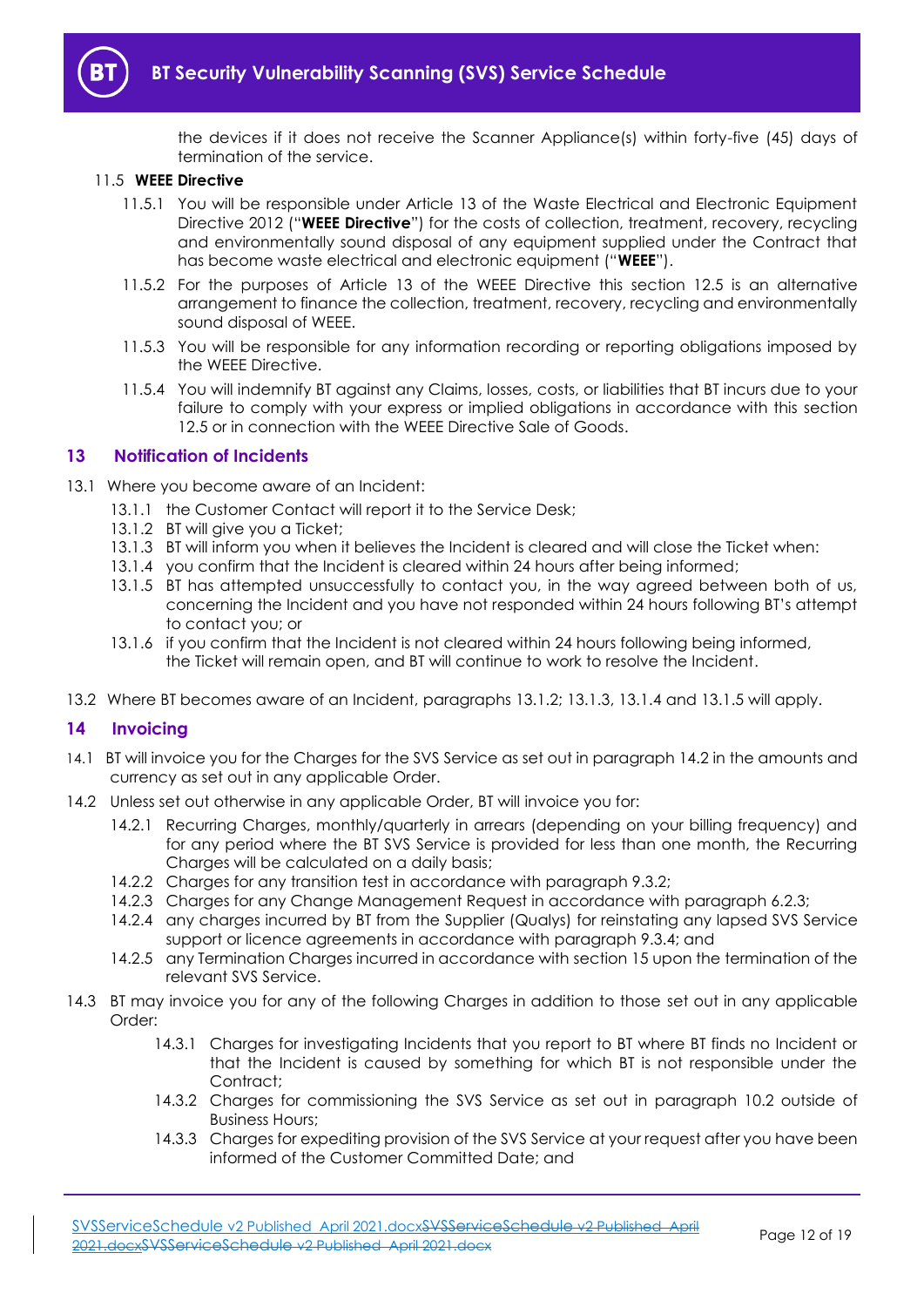

14.3.4 any other Charges as set out in any applicable Order or the BT Price List or as otherwise agreed between both of us.

# <span id="page-12-0"></span>**15 Charges at the End of the Contract**

- 15.1 If you exercise your right in accordance with Clause 17 of the General Terms to terminate the Contract or any SVS Service for convenience, you will pay BT:
	- 15.1.1 all outstanding Charges for SVS Service rendered;
	- 15.1.2 any other Charges as set out in any applicable Order; and
	- 15.1.3 any charges reasonably incurred by BT from the Supplier (Qualys) as a result of the early termination.
- 15.2 In addition to the Charges set out at paragraph 15.1 above, if you terminate during the Minimum Period of Service of 12 Months or any Renewal Period, you will pay BT:
	- 15.2.1 for any parts of the SVS Service that were terminated during the first twelve (12) months of the Minimum Period Service, Termination Charges, as compensation, equal to:
		- (a) one hundred (100) per cent of the Recurring Charges for any remaining months of the first 12 months of the Minimum Period of Service;
		- (b) the standard notice period for termination is 60 days which means two months Recurring Charges, other than the first 12 months, of the Minimum Period of Service; and
		- (c) any costs associated with licenses and hardware would need to be paid in full.

Note there will be no refund of prepaid Supplier (Qualys) license subscription charges for the remaining term; and

15.2.2 for any parts of the SVS Service that were terminated after the first twelve (12) months of the Minimum Period of Service or during a Renewal Period, Termination Charges, as compensation, equal to two (2) months of the Recurring Charges of the Minimum Period of Service or the Renewal Period.

#### <span id="page-12-1"></span>**16 SVS Service Amendment**

- 16.1 You may request, by giving BT Notice, a change to:
	- 16.1.1 an Order for the SVS Service (or part of an Order) at any time before the applicable Service Start Date; or
	- 16.1.2 The SVS Service at any time after the Service Start Date.
- 16.2 If you exercise your right in accordance with paragraph 16.1, and except where a change results from BT's failure to comply with BT's obligations under the Contract, BT will, within a reasonable time, provide you with a written estimate, including:
	- 16.2.1 the likely time required to deliver the changed SVS Service; and
	- 16.2.2 Any changes to the Charges due to the changed SVS Service.
- 16.3 BT has no obligation to proceed with any change that you request in accordance with paragraph 16.1, unless and until BT has both agreed in writing on the necessary changes to the Charges, implementation timetable and any other relevant terms of the Contract to take account of the change.
- 16.4 If BT changes an SVS Service before the Service Start Date because you have given BT incomplete or inaccurate information, BT may, in its reasonable discretion, apply additional reasonable one-time or Recurring Charges.

# <span id="page-12-2"></span>**Part C – Service Levels**

# <span id="page-12-3"></span>**17 Service Care Levels**

#### **17.1 Availability Service Level for SVS Service**

The services' uptime shall be measured by Supplier (Qualys) SOC connection to the Internet, calculated on a monthly basis. From the Service Start Date, BT will provide SVS Service with a target availability as set out in the table below ("**Availability Service Level**"):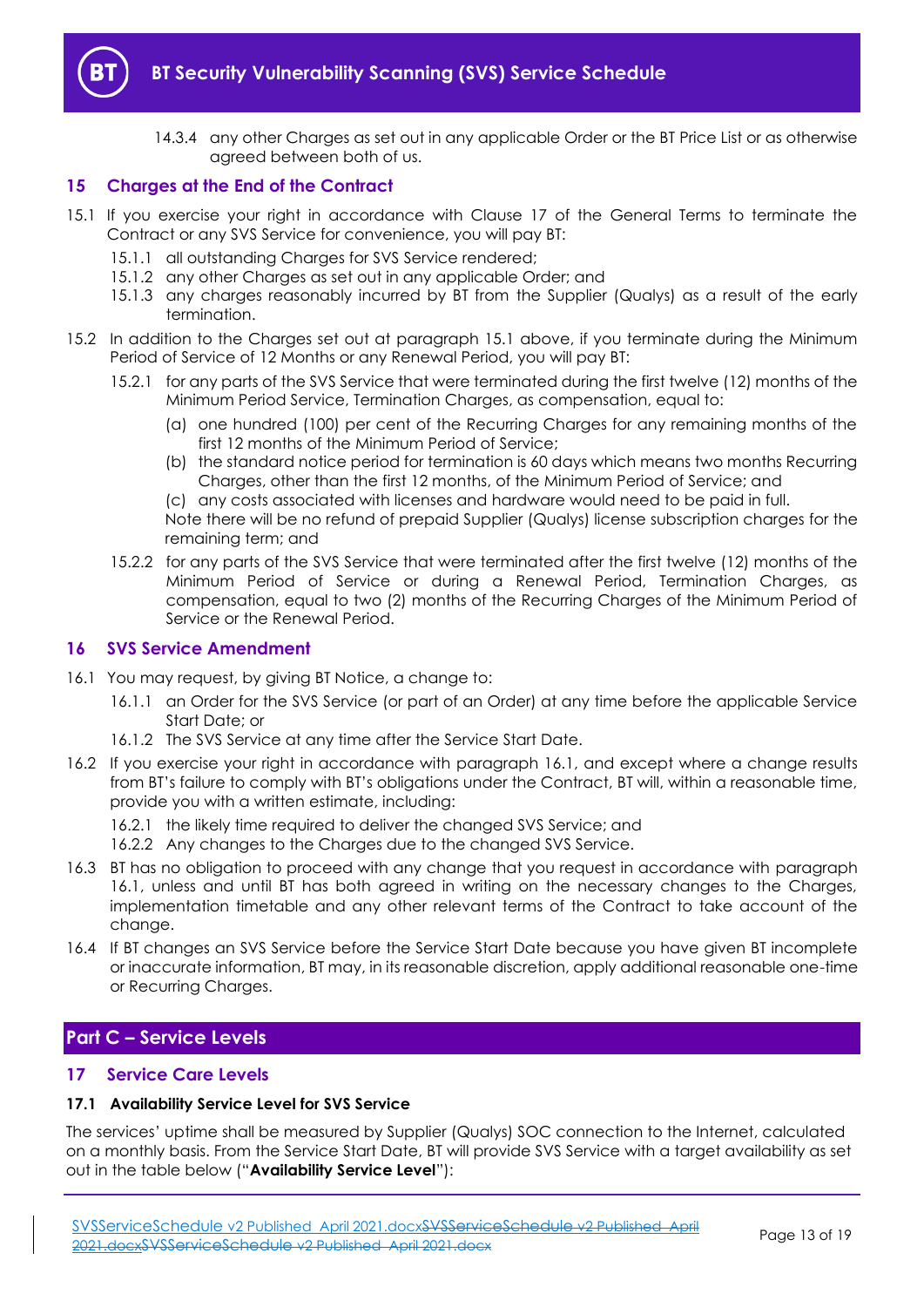

| <b>Availability Annual Target</b> | Maximum<br>Annual<br><b>Availability Downtime</b> | <b>Maximum</b><br><b>Monthly</b><br><b>Availability Downtime</b> |
|-----------------------------------|---------------------------------------------------|------------------------------------------------------------------|
| $\geq 99.5\%$                     | 1d 19h 49m 44.8s                                  | 3h 39m 8.7s                                                      |

#### **17.2 Availability Service Credits**

The SVS SERVICE uptime shall be measured by Supplier (Qualys) SOC connection to the Internet. On a monthly basis, the SVS Service uptime will be calculated as the actual number of hours that the Supplier Services were available to the Customer divided by the total hours of the month less any planned downtime, force majeure events, and loss of connection as a result of Customer's actions or equipment.

#### <span id="page-13-0"></span>**18 On-Time Delivery**

#### 18.1 **On-Time Delivery Service Level**

BT will deliver the SVS Service on or before the Customer Committed Date ("**On-Time Delivery Service Level**").

#### 18.2 **On-Time Delivery Service Credits**

(a) If BT does not meet the On-Time Delivery Service Level, you may claim On-Time Delivery Service Credits if you have reported the Qualifying Incident in accordance with paragraph 13, for each day after the Customer Committed Date until the Service Start Date as set out in this paragraph 18.2.

#### 18.3 **Exception**

The SVS Service uptime shall not apply to downtime caused by the following:

- 18.3.1 Force Majeure events;
- 18.3.2 Actions or inactions of Customer;
- 18.3.3 Customer's equipment or third-party computer hardware, software, or network infrastructure not within the sole control of BT; and
- 18.3.4 upgrades or changes to the SVS Service or Scheduled maintenance.

#### <span id="page-13-1"></span>**19 Service Availability**

The SVS Service will be available to Customer twenty-four (24) hours a day, seven (7) days a week, with a 99.5% uptime, calculated on a monthly basis.

#### <span id="page-13-2"></span>**20 Requests for Service Credits**

- 20.1 You may request applicable Service Credits within fifteen (15) calendar days of the receipt of the SVS Service uptime report in which a Qualifying Incident occurred by providing details of the reason for the claim.
- 20.2 Promptly after a notice from you regarding BT failure to meet the cloud services uptime, BT, as its sole obligation and liability, will:
	- 20.2.1 perform a root-cause analysis to identify the cause of such failure;
	- 20.2.2 attempt to correct such failure; and
	- 20.2.3 If the root-cause analysis demonstrates that such failure was due to the fault of the Supplier (Qualys), provide you with a Service Credit consisting of a one-week extension of any cloud services subscription impacted by the cloud services uptime failure.
- 20.3 Upon receipt of a valid request for Service Credits in accordance with paragraph 20.1:
	- 20.3.1 BT will issue you with the applicable Service Credits by showing the applicable extension of any impacted cloud services subscription on your invoice within two billing cycles of the request being received.
- 20.4 All Service Levels and Service Credits will be calculated in accordance with information recorded by, or on behalf of, BT.
- 20.5 The Service Levels under this Schedule will not apply: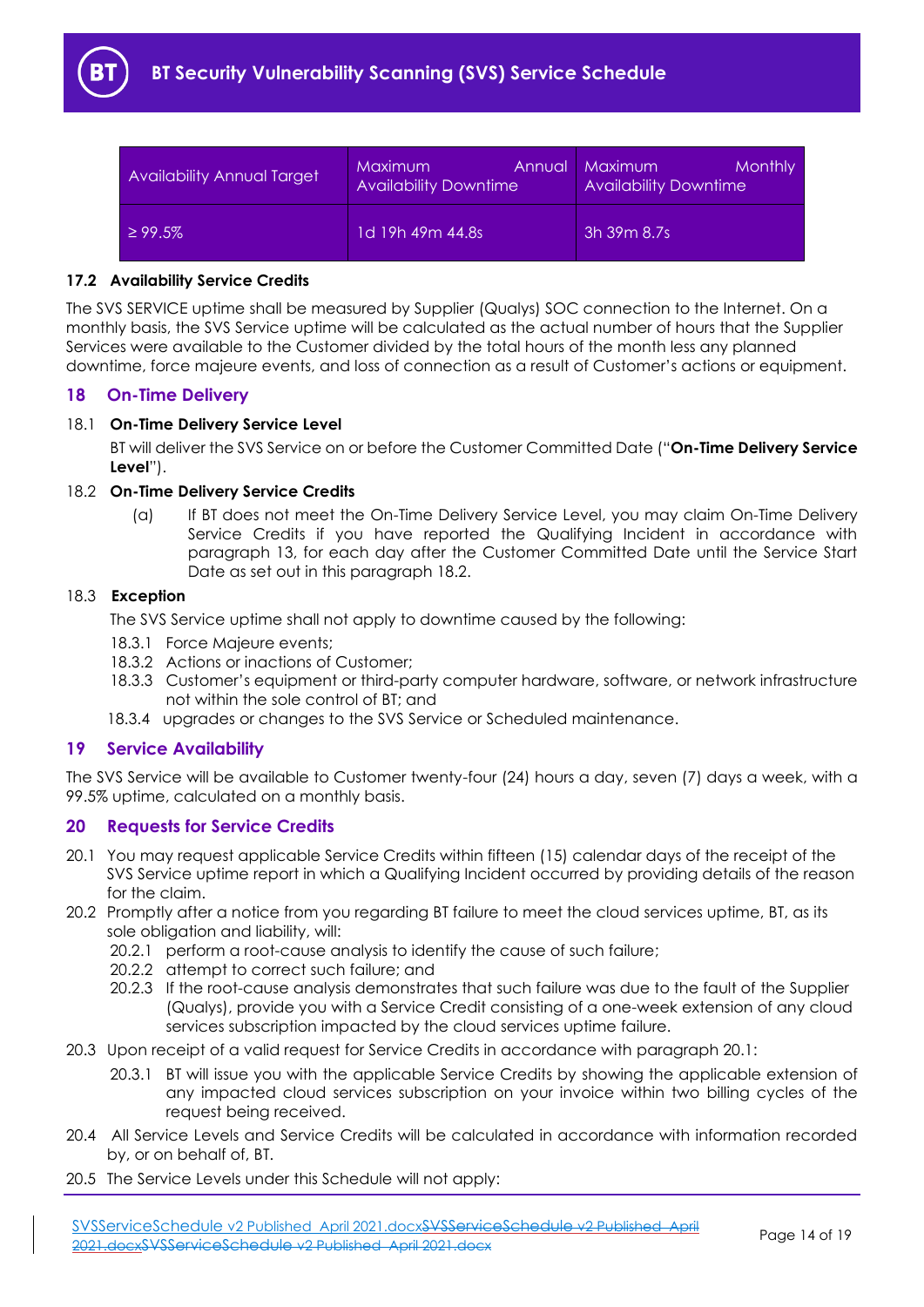

20.5.1 If the Clause 8 or Clause 23 of the General Terms applies; or

20.5.2 During any trial duration of the SVS Service.

20.6 Service Credits for all Service Levels are available up to a maximum amount equal to a three-month extension of any cloud services subscription impacted by the cloud services uptime failure.

# <span id="page-14-0"></span>**Part D – Defined Terms**

"**Access Line**" means a Circuit connecting the Site(s) to the BT.

"**Availability**" means the duration of time when the SVS Service is functioning.

"**Availability Annual Target**" has the meaning given in the table at paragraph 17.1 for the relevant SLA Category.

"**Availability Downtime**" means the duration of time during which a Severity Level 1 Incident exists as measured by BT in accordance with Paragraph 17.1.

"**Availability Service Credit**" means the Service Credit available for a failure to meet the Availability Service Level, as set out in Paragraph 17.2.

"**Availability Service Level**" has the meaning given in in paragraph 17.1.

"**BT Equipment"** means any equipment provided or supplied by BT in connection with the BT Security Vulnerability Scanning Service**.**

"**BT Network**" means the communications network owned or leased by BT and used to provide the Service.

"**BT Price List**" means the document containing a list of BT's charges and terms that may be accessed at [www.bt.com/pricing](http://www.bt.com/pricing) (or any other online address that BT may advise you).

"**BT Security Vulnerability Scanning Service"** or "**SVS Service**" has the meaning given in paragraph 1.1.

"**Business Hours**" means between the hours of 0800 and 1700 in a Business Day.

"**Circuit**" means any line, conductor, or other conduits between two terminals by which information is transmitted, and that is provided as part of the SVS Service.

"**Content**" means applications, data, information (including emails), video, graphics, sound, music, photographs, software or any other material.

"**Customer Committed Date**" means the date provided by BT on which delivery of the Service (or each part of the Service, including to each Site) is due to start.

"**Customer Contact**" means any individuals authorised to act on your behalf for Service management matters.

"**Customer Equipment**" means any equipment including any Purchased Equipment and any software, other than BT Equipment, used by you in connection with the SVS Service.

**"CySOC"** (Cyber Security Operations Centre) is a facility that houses an information security team responsible for monitoring and analysing customer's security posture on an ongoing basis.

"**DC**" means domain controller.

"**Device**" means any mobile handset, laptop, tablet, or other items of handheld equipment, including all peripherals, excluding SIM Cards and applications, which are in the scope of the SVS Service, as set out in the Order

"**Enabling Service**" has the meaning given in paragraph 8.1.

"**Equipment**" means BT Equipment and Customer Equipment.

"**EU**" means the European Union.

"**EULA**" has the meaning given in paragraph 9.4.

"**Event**" means a single, non-aggregated, log message sent from a supported Device intended for use in the Service.

"**Event Case**" or "**Fault Reference Number"** or "**Ticket**" means the unique reference number provided by BT for an Incident.

#### **"Fault Reference Number"** see "**Event Case**"

"**General Terms**" means the general terms to which this Schedule is attached or can be found at [www.bt.com/terms,](http://www.bt.com/terms) and that form part of the Contract.

"**Incident**" means an unplanned interruption to, or a reduction in the quality of, the [Insert Name] Service or a particular element of the SVS Service.

"**Integrated Services Digital Network**" or "**ISDN**" means a set of communication standards for simultaneous digital transmission of voice, video, data, and other network services over the traditional circuits of the PSTN.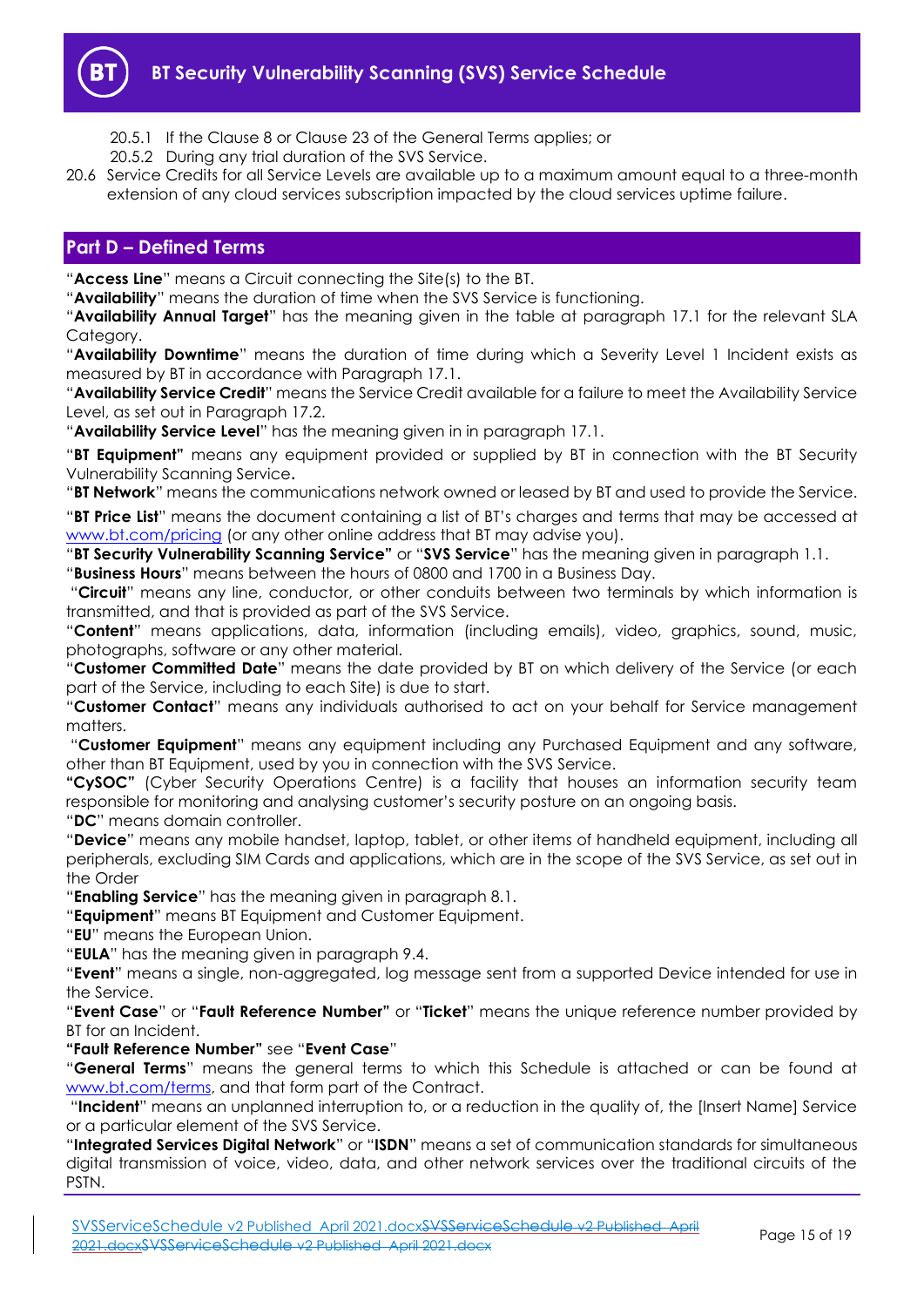

"**Internet**" means a global system of interconnected networks that use a standard Internet Protocol to link devices worldwide.

"**Internet Protocol**" or "**IP**" means a communications protocol for devices connected to the Internet that specifies the format for addresses and units of transmitted data.

"**IP Address**" means a unique number on the Internet of a network card or controller that identifies a device and is visible by all other devices on the Internet.

"**Local Area Network**" or "**LAN**" means the infrastructure that enables the ability to transfer IP services within Site(s) (including data, voice and video conferencing services).

"**Local Contracted Business Hours**" means the times during which maintenance of any Access Line is provided, which are Business Hours unless set out otherwise in any applicable Order.

"**Maximum Annual Availability Downtime**" has the meaning given in the table at paragraph 17.1 for the relevant SLA Category.

"**Maximum Monthly Availability Downtime**" has the meaning given in the table at paragraph 17.1 for the relevant SLA Category.

"**Minimum Period of Service**" means a period of 12 consecutive months beginning on the Service Start Date, unless set out otherwise in any applicable Order.

"**Monthly Recurring Charges**" means the monthly Recurring Charges for the SVS Service.

"**Planned Maintenance**" means any work planned in advance to be carried out by, or on our behalf including: (a) to maintain, repair or improve the performance of BT Network or any SVS Service; or (b) to make any change to a SVS Service that does not have a material adverse effect on the performance or provision of the SVS Service including: the introduction or withdrawal of any SVS Service features; or the replacement of any SVS Service with an equivalent service.

"**Professional Services**" means those services provided by BT which are labour related services.

**"Purchased Equipment**" means any equipment, including any Software, that BT sells or licenses to you. "**Qualifying Incident**" means an Incident, except where any of the following events have occurred:

- (a) the SVS Service has been modified or altered in any way by you, or by BT in accordance with your instructions
- (b) Planned Maintenance
- (c) You have performed any network configurations that BT did not approve
- (d) An Incident has been reported and BT cannot confirm that an Incident exists after performing tests; or
- (e) You requested BT to test the SVS Service at a time when no Incident has been detected or reported.

"**Recurring Charges**" means the Charges for the SVS Service or applicable part of the SVS Service that are invoiced repeatedly in every payment period (e.g. every month), as set out in any applicable Order.

"**Scanner Appliance**" means the virtual or hardware scanner, used by BT to provide the Service.

"**Secure Operation Centre**" or "**SOC**" means a centre, located either in the United Kingdom, the United States, Australia or India as appropriate, that will analyse your Device log files, identify Events that may be a security risk to your Devices and notify you directly of any security incidents that require urgent action by either you or BT.

"**Service Desk**" means the helpdesk that you can contact to submit service requests, report Incidents and ask questions about the SVS Service.

"**Service Level**" means the Availability Service Level.

"**Service Management Boundary**" has the meaning given in paragraph [7.1.](#page-3-2)

"**Service Options**" has the meaning given in paragraph 3.

"**Severity Level 1 Incident**" means a Qualifying Incident that cannot be circumvented and that constitutes a complete loss of service at the Site(s) or Circuit.

"**Site**" means a location at which the SVS Service is provided.

"**Standard Service Components**" has the meaning given in paragraph 2.

"**Usage Charges**" means the Charges for the SVS Service or applicable part of the SVS Service that is calculated by multiplying the volume of units that you used or incurred in a period (e.g. the number of agents using the SVS Service, or the number of minutes the SVS Service was used for) with the relevant fee as set out in any applicable Order.

"**WEEE**" has the meaning given in paragraph 11.5.

"**WEEE Directive**" has the meaning given in paragraph 11.5.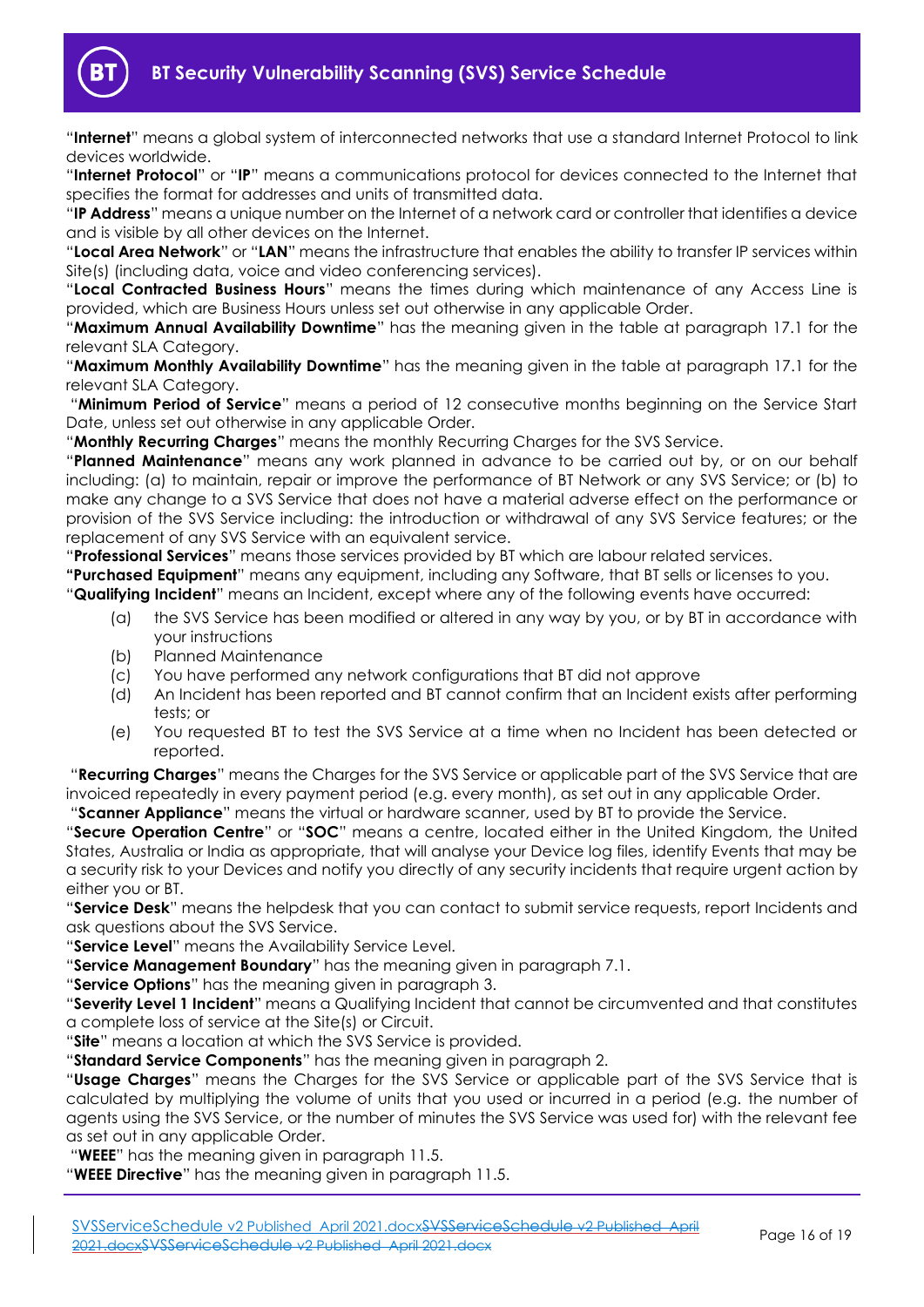

SVSServiceSchedule v2 Published April 2021.docxSVSServiceSchedule v2 Published April <u>3V3ServiceSchedule v2 Published April 2021.docx<del>3V3ServiceSchedule v2 Published April</del> Page 17 of 19<br>2021.docxSVSServiceSchedule v2 Published April 2021.docx</u>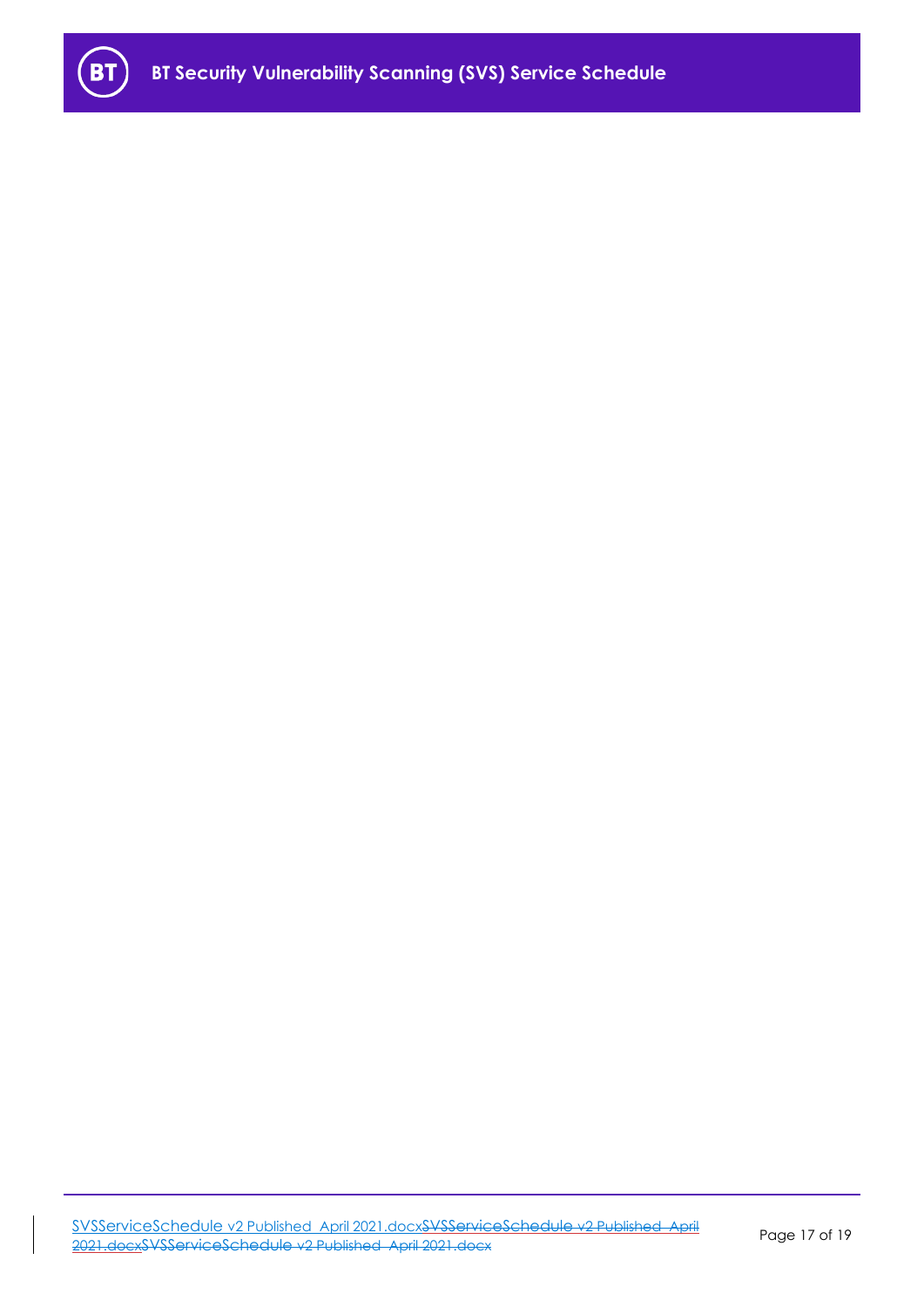

<span id="page-17-0"></span>

| Appendix 1 – Software and Suppliers                                                                                                           |                 |                                                                                                                   |  |  |
|-----------------------------------------------------------------------------------------------------------------------------------------------|-----------------|-------------------------------------------------------------------------------------------------------------------|--|--|
| Software                                                                                                                                      | <b>Supplier</b> | <b>Supplier Address</b>                                                                                           |  |  |
| Scanning products and offerings<br>including. VM Internal IPs incl. virtual<br>Scanner, VM External IPs incl. PCI<br>Scanning, WAS 25 Package | Qualys, Inc.    | Headquarters at:<br>Qualys, Inc.<br>919 E Hillsdale Blvd,<br>4th Floor<br>Foster City,<br>CA 94404,<br><b>USA</b> |  |  |

# **Supplier Master Cloud Services Agreement (EULA)**